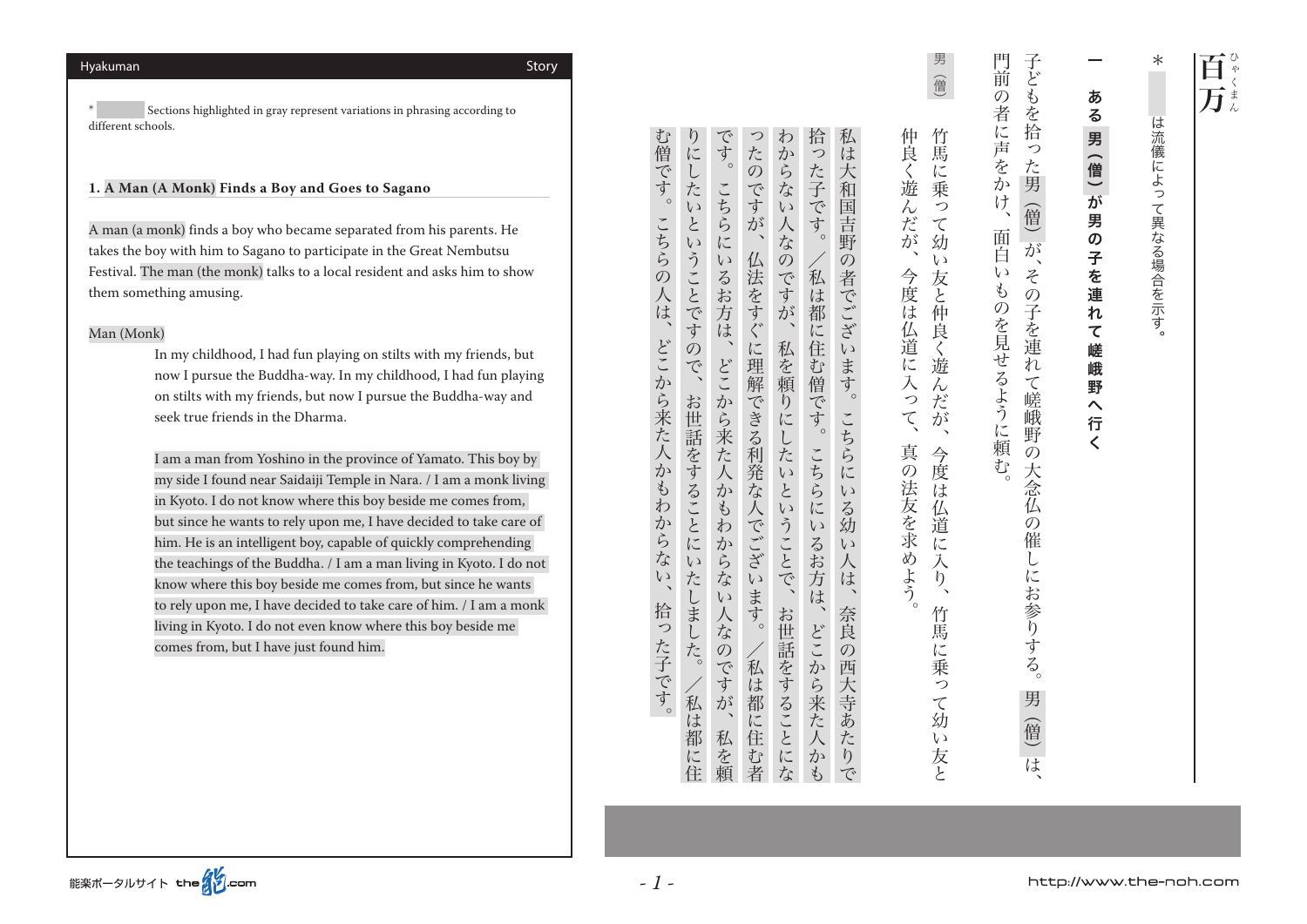| $n$ ern $\nu$ usu                                                                                                                                                                                |
|--------------------------------------------------------------------------------------------------------------------------------------------------------------------------------------------------|
| While the man living around the temple is chanting to<br>tion, Hyakuman appears.<br>She hits the man with the twig of bamboo grass in he<br>man recedes, saying that he has been stung by a bee. |
|                                                                                                                                                                                                  |
| 能楽ポータルサイト the 20com                                                                                                                                                                              |
|                                                                                                                                                                                                  |

The man (the monk) calls out to a man living near the temple *(ai)* and requests that he do something amusing to entertain the boy. The local man tells the man (the monk) that a madwoman called Hyakuman leads the chanting and she is entertaining. He suggests that the man (the monk) poorly chant *nembutsu* in order to draw out Hyakuman.

#### 2. Hyakuman Appears and Leads the Chanting of the Nembutsu Invocation

Hyakuman appears, having been drawn out by the *nembutsu* chanted by the man residing near the temple. She reproaches him, saying that his chanting of nembutsu is not good and voluntarily starts to lead the chanting.

[Hyakuman reproaches t he man living around the temple for his chanting of *nembutsu* [

While the man living around the temple is chanting the *nembutsu* invoca-

er hand, and the local

At this time of year, the Great Nembutsu Festival\* is held in Sagano. I am going to participate in the event with this little boy.  $\int$ with this boy.

\* the Great Nembutsu Festival: A Buddhist ceremony of chanting an invocation of the Buddha (*nembutsu*) at Seiryōji Temple in Sagano during the third month of the lunar calendar (the modern-day month of April).

[Man (Monk) Talks to a Man Residing around the Temple]

門前 百万は手持ちの笹で門前の者を打 。門前の者が説明しているところに百万が見えているところに百万が見えているところに百万が見えているところに百万が見えているところに百万が見えているところに百万が見えているところに百万が見えているところに

の者が念仏を唱えているところに百万が

現

 $\mathcal{Z}_{\Omega}$ 

。と言って後退する」蜂が刺した「門前の者は。百万は手持ちの笹で門前の者を打つ

門前の者

は n

「蜂が刺した」

と言

 $\overline{z}$ 

て後退する。

 $\sum_{\alpha}$ 

二 百万 ふんし しゅうしゅう しゅうしゅう しゅうしゅう しゅうしゅう しゅうしゅう しゅうしゅう しゅうしゅう しゅうしゅう しゅうしゅう しゅうしゅう しゅうしゅう しゅうしゅう が 現  $\boldsymbol{n}$  $\rightarrow$ 念 仏 の 音頭を 取  $\boldsymbol{z}$ 

門前 ら念仏の音頭を取る 。 ちゅうしゅう こうしょう こうしゃ こうしゃ かいしゅう しゅうしゅう かいしゅう しゅうしゅう かいしゅう しゅうしゅう しゅうしゅう しゅうしゅう しゅうしゅう しゅうしゅう しゅうしゅう しゅうしゅう 自らには、この者の念仏に読み出されるように言われるように言われるように言われるように言われるように言われるように言われるように言われるように言われるように言われるように言われるように言われるように言わ  $\mathcal{O}$ 者  $\overline{O}$ 念仏 汇 誘  $\zeta$ 出 ざれ るように百万が登場  $\tilde{L}$ 門 前  $\mathcal{O}$ 者  $\mathcal{O}$ 念仏をよくないと咎 め 自

同前  $\ddot{\odot}$ ) 者、 百万に念仏を咎められ  $\ddot{\delta}$ 

[百万に念仏を発明] [百万に念仏を発明] [百万に念仏を発明] [百万に念仏を発明] [百万に念仏を発明] [百万に念仏を発明] [百万に念仏を発明] [百万に念仏を発明] [百万に念仏を発明] [百万に念仏を発明] [百万に念仏を発明] [百万に念仏の意見]

この人/との女/目前に エンジオ こうしょう こうしょう こうしょう アルバー・バック こうしょう

ありますの

TC

この

幼

 $\zeta$  )

人を連れて/この

。おもの おもの おおし こうしょう こうしょう こうしょう こうしょう こうしょう こうしょう こうしょう こうしょう こうしょう こうしょう こうしょう こうしょう

しようと思います

と一緒に、

お参り

ちょうど今頃、

嵯

(峨野

で大念仏

 $\frac{1}{1}$ 

が

。 (現在は四月に開催して行われる念仏法要:大念の清涼寺で行われる念仏法要:大念仏法要:大念仏法要:大念仏法要:大念仏法要:大念仏法要:大念仏法要:大念仏法要:大念仏法

(現在は四月に開催)。

旧暦三月に嵯峨野の清凉寺で行われる念仏法要

 $\frac{1}{1}$ 

大念仏 :

[が門前の者と語る)僧(男[

第の者と語る]

(僧) が門前

 $\overline{ }$ 男

子ども そうに そうにん こうしょう こうしょう こうしょう こうしょう こうしょう こうしょう こうしょう こうしょう こうしょう こうしょう こうしょう こうしょう

→どもが

楽

ĩ

 $\overline{\phi}$ 

**3るよう** 

 $i\tilde{z}$ 

か

面

 $\sharp$  $\varnothing$ 

を見せるよ

男

(僧)

は

門前

 $\mathcal{O}$ 

者

 $\widehat{z}$ 

 $\overline{\mathcal{L}}$ 

を<br>呼

 $\tilde{\lambda}$ 

う依頼する。

門前

 $\tilde{\mathcal{O}}$ 

者

は

百

方と

 $\zeta$ 

、<br>う<br>狂  $\tilde{\zeta}$ 

安が 子

念仏

の音頭を取る

 $\overline{O}$ 

が面 何

百

 $\iota$ Ĥ

と  $\mathbf{b}$ 

)紹介し、

百万を

百万という はいしゅう こうしゅうしゅ こうしゅうしゅ こうしゅうしゅ こうしゅうしゅうしゅ

ょうと言う。

。下手なんと言う、このようには、このようには、このようには、このようには、このようには、このようには、このようには、このようには、このようには、このようには、このようには、このようには、このようには、

下手な念仏を唱えまし

誘

 $\overline{v}$ 

出すため

 $\sum_{i=1}^{n}$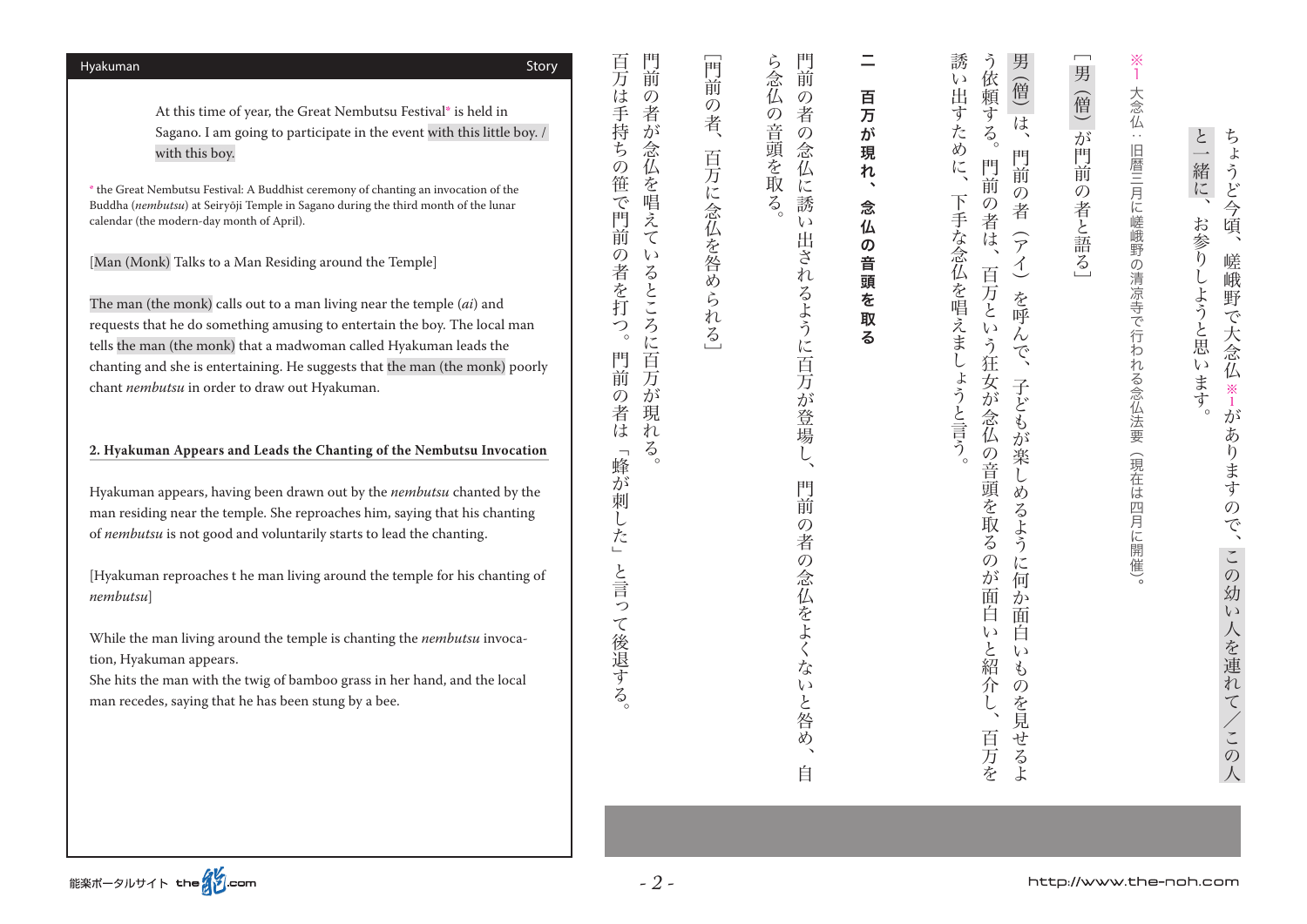| 地謡                                               | 百万                                                                               | 地謡          | 百万     | 地謡      | 百万     |                          | 同                                                   | 百万                                                                           |
|--------------------------------------------------|----------------------------------------------------------------------------------|-------------|--------|---------|--------|--------------------------|-----------------------------------------------------|------------------------------------------------------------------------------|
|                                                  |                                                                                  |             |        |         |        |                          | $\mathcal{O}$                                       |                                                                              |
| その<br>か<br>$\circ$<br>は<br>雨                     |                                                                                  | 南           |        | 南       | 南      | $\overline{\phantom{a}}$ | 去る                                                  | るなん<br>$\tilde{D}_{\circ}$<br>あら、<br>$\zeta$<br>$\ddot{\epsilon}$<br>念仏<br>ん |
| 夜                                                |                                                                                  |             |        |         |        |                          |                                                     | 私が<br>「の拍子」<br>な<br>に                                                        |
| 月<br>$\widetilde{C}$                             |                                                                                  |             |        |         |        |                          |                                                     | 念仏<br>でたら<br>$\overline{O}$<br>取り方<br>$\overline{\phi}$                      |
| ろう<br>$\overline{\mathcal{D}}$<br>$\circ$        |                                                                                  |             |        |         |        |                          |                                                     | の音頭を取<br>に<br>念仏<br>/節が<br>を                                                 |
|                                                  |                                                                                  |             |        |         |        |                          |                                                     | 唱<br>$\zeta$                                                                 |
|                                                  |                                                                                  |             |        |         |        | Ä                        |                                                     | りましょう。<br>つ<br>え<br>$\tau$                                                   |
|                                                  |                                                                                  |             |        |         |        |                          |                                                     | るな<br>$\zeta$ )<br>$\lambda$                                                 |
|                                                  |                                                                                  |             |        |         |        |                          |                                                     | ・ません<br>$\zeta$                                                              |
|                                                  |                                                                                  |             |        |         |        |                          |                                                     | n<br>z                                                                       |
|                                                  |                                                                                  |             |        |         |        |                          |                                                     | 私が                                                                           |
|                                                  |                                                                                  |             |        |         |        |                          |                                                     | 念仏                                                                           |
| 雨<br>$\mathcal{O}$<br>夜<br>$\mathcal{O}$<br>月であろ |                                                                                  |             |        |         |        | ·と言<br>$\zeta$<br>退く     |                                                     | んなにでたらめ<br>の音頭を取りま<br>に念仏を唱え<br>$L$<br>$\downarrow$                          |
|                                                  | 雲に隠れたままでも西方浄土へ行く。<br>$\mathcal{O}$<br>$\mathcal{O}$<br>あ<br>阿弥陀仏を頼<br>りにする人<br>は | 阿弥陀仏を頼りにする、 | 無阿弥陀仏。 | 南無阿弥陀仏。 | 無阿弥陀仏。 | 無阿弥陀仏。                   | 門前<br>の者は<br>自分は念仏が下手だが<br>百万に面<br>念仏<br>の音頭を取って下さい | 前<br>者、                                                                      |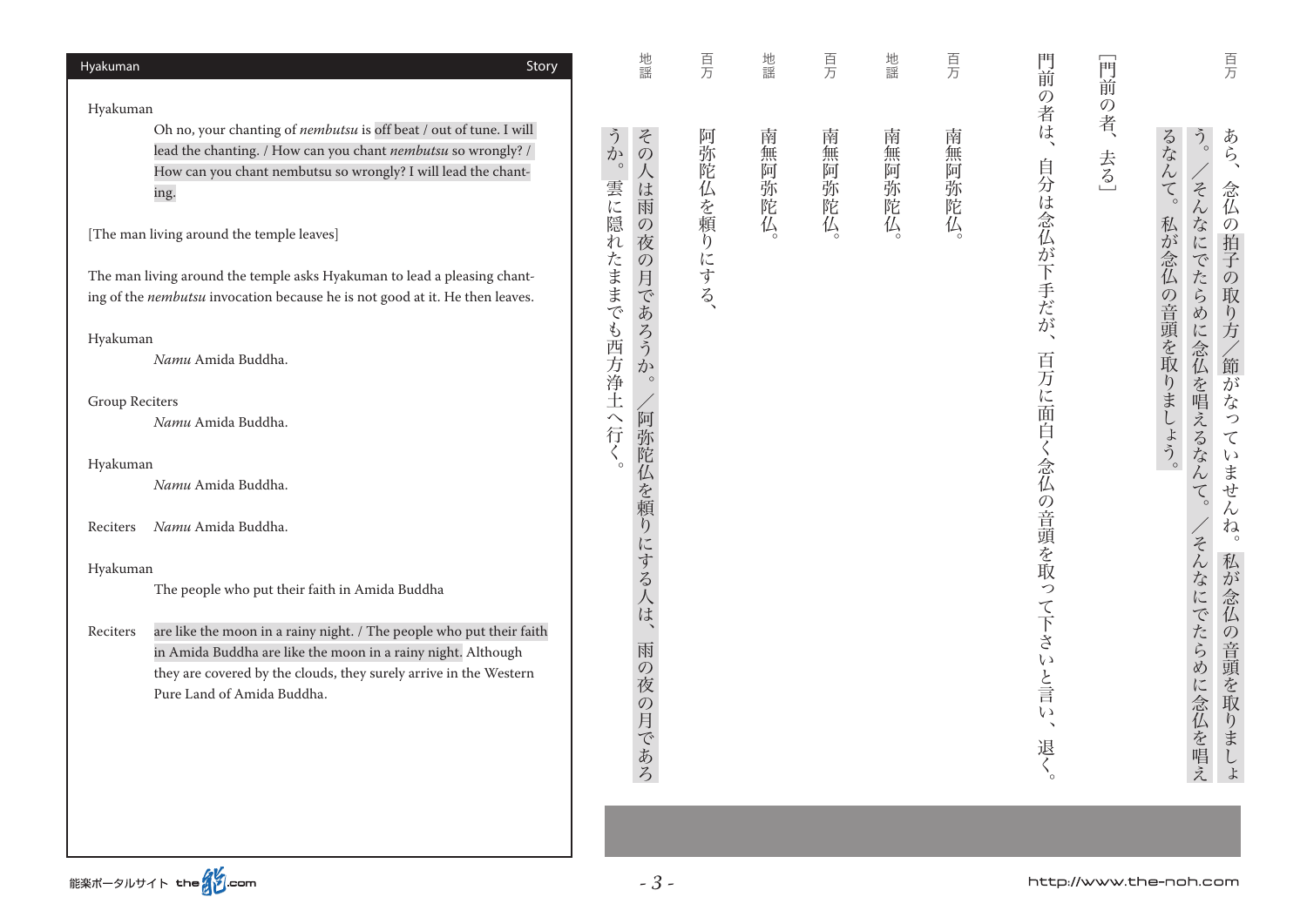| Hyakuman | Story                                                                                                                                                                                    | 百万は               | Ξ                    | 地謡                           | 百万                      | 地謡                     | 百万             | 地謡                               | 頁万                       | 地謡                        | 百万     |
|----------|------------------------------------------------------------------------------------------------------------------------------------------------------------------------------------------|-------------------|----------------------|------------------------------|-------------------------|------------------------|----------------|----------------------------------|--------------------------|---------------------------|--------|
| Hyakuman |                                                                                                                                                                                          |                   | 百万                   |                              |                         |                        |                |                                  |                          |                           |        |
|          | O, Amida Buddha, Namu Amida Buddha.                                                                                                                                                      |                   | $\blacktriangleleft$ | 南                            |                         | 積                      |                |                                  | 私                        | 頼                         |        |
| Reciters | There is no one who does not have faith in Amida Buddha. There<br>is no one who does not have faith in Amida Buddha.                                                                     | 子どもと生き別れ          | 子<br>を<br>思<br>っ     | 力を尽く<br>無阿弥陀<br>$\downarrow$ | どれだけ重くとも引こうよ、           | $\lambda$<br>でも尽きることはな | 力のある者が引く車に七台分、 | 我が子を思                            | は<br>春の物狂                | りにしな                      | 阿弥陀仏   |
| Hyakuman |                                                                                                                                                                                          |                   | $\tau$               | 厷<br>$\zeta$<br>精            |                         |                        |                | $\zeta$<br>$\boldsymbol{\gamma}$ | $\iota \circ$            |                           | 南<br>無 |
|          | I am the madwoman of spring,                                                                                                                                                             |                   | 狂<br>乱               | 杯                            |                         |                        |                | 心<br>は                           | $\overline{\phantom{0}}$ | い者は<br>$\mathcal{U}$      |        |
| Reciters | Thinking about my son, my mind runs wild. I cherish him so, my<br>love for him like the grasses of spring                                                                                | たことを語             | す<br>る               | 阿弥                           |                         | いけ                     |                | 乱<br>れ<br>$\boldsymbol{\lambda}$ |                          | な<br>$\zeta$<br>$\Delta$  | 阿弥陀仏と  |
| Hyakuman |                                                                                                                                                                                          | $\eta$            |                      | 乾<br>仏                       | え                       |                        |                | z                                |                          | 頼<br>$\mathfrak{h}$       |        |
|          | that are heaped upon seven carts pulled by strong men, and yet                                                                                                                           | つ<br>つ            |                      | に<br>頼                       | $\epsilon$ y            | れど                     |                | の恋                               |                          | にしな                       |        |
| Reciters | seven carts are not even enough to haul away the grass.                                                                                                                                  | 狂乱                |                      | りましょう、                       | .<br>さら、                |                        |                | $\lesssim$                       |                          | $\zeta$                   |        |
| Hyakuman |                                                                                                                                                                                          | く                 |                      |                              | え<br>$\epsilon$ $\sqrt$ |                        |                | の詰ま                              |                          | 者<br>は                    |        |
|          | No matter how heavy they are, haul them away. Heave, ho! Heave,<br>ho!                                                                                                                   |                   |                      |                              | 、<br>さと                 |                        |                | つ<br>た恋                          |                          | $\zeta$<br>な<br>$\zeta$ ) |        |
| Reciters | We will use all of our strength and make every effort, placing<br>our faith in Amida Buddha, placing our faith in Amida Buddha,<br>placing our faith in Amida Buddha. Namu Amida Buddha. | 仏に子どもに逢わせてくださ     |                      | さあ頼りまし                       |                         |                        |                | の草を                              |                          | $\mbox{\large\it \char`$  |        |
|          | 3. Hyakuman Thinks of Her Son and Goes Mad                                                                                                                                               |                   |                      | よう                           |                         |                        |                |                                  |                          |                           |        |
|          | While recounting the story of how she became separated from her son,                                                                                                                     |                   |                      | 頼                            |                         |                        |                |                                  |                          |                           |        |
|          | Hyakuman goes mad and prays that the Buddha will reunite her with her son.                                                                                                               | $\zeta$<br>· と願う。 |                      | りまし                          |                         |                        |                |                                  |                          |                           |        |
|          |                                                                                                                                                                                          |                   |                      | よう。                          |                         |                        |                |                                  |                          |                           |        |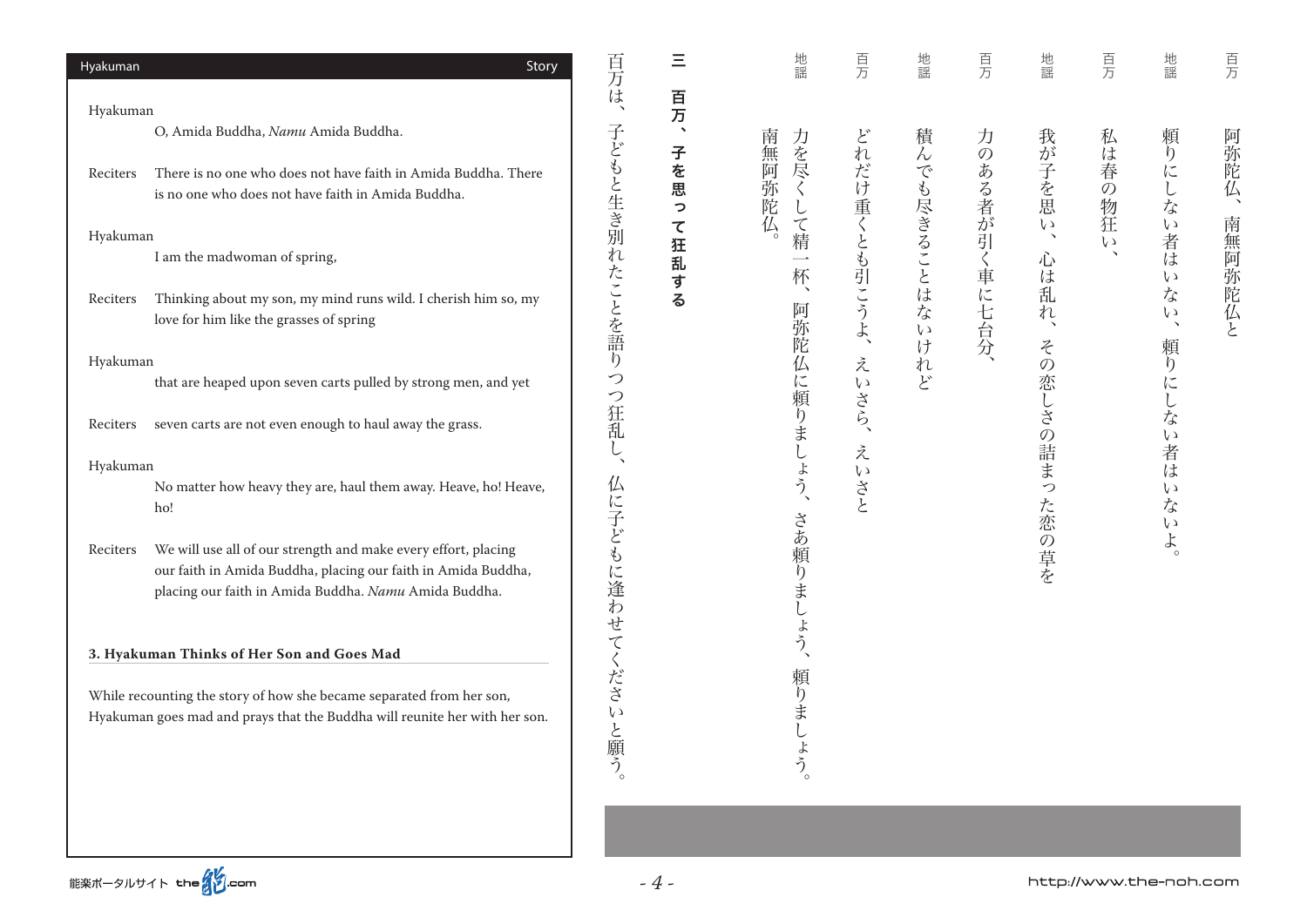| Hyakuman             | Story                                                                                                                                                                                                                                                                                                                                  | 地           | 百万          | 地         | 百万             | 地            | 百万     | 地                                                                                                             | 百万                                      | 地                                               |
|----------------------|----------------------------------------------------------------------------------------------------------------------------------------------------------------------------------------------------------------------------------------------------------------------------------------------------------------------------------------|-------------|-------------|-----------|----------------|--------------|--------|---------------------------------------------------------------------------------------------------------------|-----------------------------------------|-------------------------------------------------|
| Reciters<br>Hyakuman | Although the bond between parent and child only lasts for one<br>lifetime, I do not turn away from the path of affectionate attach-<br>ment to my son. I do not turn away from the path of affectionate<br>attachment to my son and therefore, I am surrounded by the<br>darkness of delusions.<br>Like a hazy moon under thin clouds, | 古ぼけた烏帽子をかぶり | おどろ<br>(荊棘) | もともと長い黒髪を | まことに、<br>百万の姿は | 見ものだよ、<br>面白 | 車を引こう、 | $\tilde{\zeta}$<br>ため<br>に<br>牽<br>$\mathcal{O}$<br>に<br>世<br>か<br>仁<br>れ<br>えい<br>よう<br>で行<br>さら、<br>\$<br>車 | 薄曇<br>$\eta$<br>$\mathcal{O}$<br>朧<br>月 | 道にまと<br>親子の縁は<br>わ<br>h<br>離<br>れ               |
| Reciters             | for someone who is barely living in this world, "A child is an<br>everlasting responsibility to a parent," to quote the proverb. Like<br>a cart pulled by an ox, how far I will be pulled by this delusion?<br>Well, it's all for my son. Pull me! Pull me!                                                                            |             | ※2のように乱して   |           |                | い見ものだよ       | さあ引こう。 | 生<br>$\mathcal{O}$<br>えい<br>きて<br>ように、<br>さと<br>$\mathcal{U}$<br>$\zeta$<br>ぼ<br>か                            | のように                                    | 一世限りだけれど、<br>ず<br>に<br>$\zeta$ )<br>るも<br>のだから、 |
| Hyakuman             | Pull the cart onward! Pull the cart onward!                                                                                                                                                                                                                                                                                            |             |             |           |                |              |        | $\eta$<br>$\mathcal{O}$                                                                                       |                                         |                                                 |
| Reciters             | Look at her. How entertaining she is!                                                                                                                                                                                                                                                                                                  |             |             |           |                |              |        | どこまで引きずら<br>者<br>に<br>は                                                                                       |                                         | 親子の愛着の道にまとわり離れずに、<br>迷妄の闇は晴れず                   |
| Hyakuman             |                                                                                                                                                                                                                                                                                                                                        |             |             |           |                |              |        | まさ                                                                                                            |                                         |                                                 |
|                      | Indeed, Hyakuman's                                                                                                                                                                                                                                                                                                                     |             |             |           |                |              |        | れて行<br>に                                                                                                      |                                         |                                                 |
| Reciters             | long, dark hair is                                                                                                                                                                                                                                                                                                                     |             |             |           |                |              |        | $\vec{+}$<br>$\mathcal{O}$                                                                                    |                                         |                                                 |
| Hyakuman             |                                                                                                                                                                                                                                                                                                                                        |             |             |           |                |              |        | は                                                                                                             |                                         |                                                 |
|                      | tangled like a thorny shrub**.                                                                                                                                                                                                                                                                                                         |             |             |           |                |              |        | でしょう。<br>三界<br>$\mathcal{O}$                                                                                  |                                         |                                                 |
| Reciters             | She wears a ragged eboshi hat, and                                                                                                                                                                                                                                                                                                     |             |             |           |                |              |        | 首<br>枷<br>(y)<br>\$<br>$\qquad \qquad \Box$<br>だ<br>わ<br>が子<br>$\uparrow$<br>牛<br>$\mathcal{O}$               |                                         | 親子の愛着の                                          |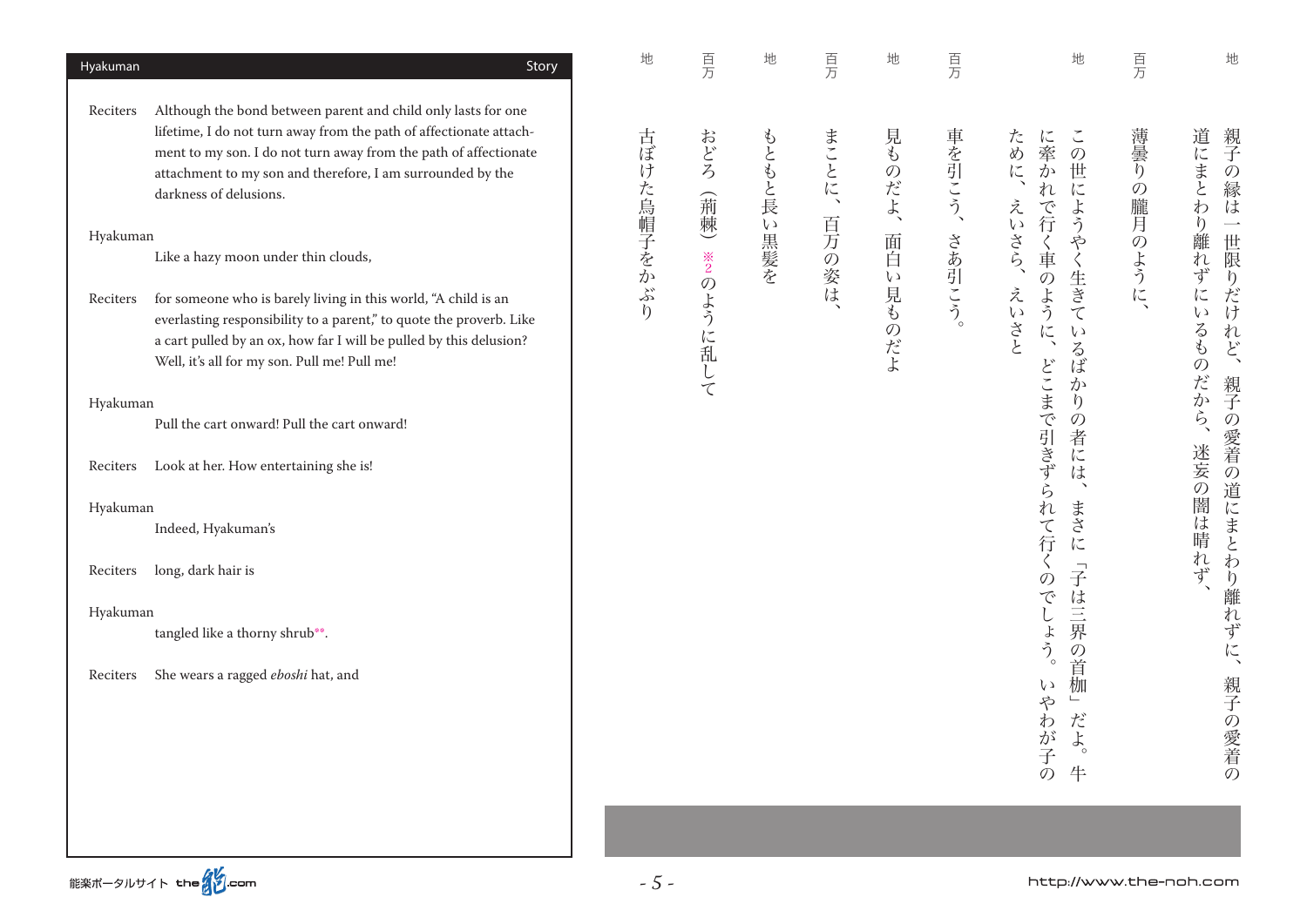| Hyakuman<br>Story                                                                                                                                                                          | 地                         | 百万        | 地                     | 百万        | 地         | 百万                  | 地                            | 百万                                | 地             | 百万             |
|--------------------------------------------------------------------------------------------------------------------------------------------------------------------------------------------|---------------------------|-----------|-----------------------|-----------|-----------|---------------------|------------------------------|-----------------------------------|---------------|----------------|
| Hyakuman                                                                                                                                                                                   |                           |           |                       |           |           |                     |                              |                                   |               |                |
| her eyebrows are painted, so dark and messy,                                                                                                                                               | 心                         |           | 莚じる                   |           |           | 親子                  | つ                            | 辛                                 | 正気            |                |
| that she does not look like sane.<br>Reciters                                                                                                                                              | 逢うためだよ<br>が<br>乱<br>れ     |           | $\mathcal{O}$<br>切れ端や | 裾を結       |           | $\overline{O}$<br>浅 | れ<br>な<br>$\epsilon$ $\sqrt$ | $\iota$<br>思<br>$\zeta$ )         | $\mathcal{O}$ |                |
| Hyakuman                                                                                                                                                                                   |                           |           |                       |           |           | $\zeta$ )           |                              |                                   |               |                |
| To speak of what causes me such anguish, it is that my boy is not<br>with me. / My boy does not inquire after me.                                                                          | ながら<br>$\widetilde{\Phi}$ | 菅で編んだ薦のよう |                       | んで肩に<br>か | 肩を結んで裾に下げ | 契り<br>の悲            | 子をたず                         | をせよとでも                            | 沙汰とは思えな       | 眉根は黒々と墨が乱れており、 |
| While merely seeking the whereabouts of my cold-hearted child,<br>Reciters                                                                                                                 | 南<br>無                    |           |                       | みけて       |           | $\lambda$           | ねる                           | $\epsilon$ )                      | $\zeta$       |                |
| Hyakuman                                                                                                                                                                                   |                           |           |                       |           |           |                     |                              | う<br>$\overline{O}$               |               |                |
| the grief of my weakening bond with my child has beaten me<br>down. This linen robe                                                                                                        | 釈迦牟尼仏、                    | に着物も乱れ、   |                       |           |           | に打ち<br>ひしが          | のだけれど、                       | か                                 |               |                |
| tied together at the shoulders and dangling,<br>Reciters                                                                                                                                   | 南                         |           |                       |           |           | れ                   |                              | 我が子は一緒にい                          |               |                |
| Hyakuman                                                                                                                                                                                   |                           |           |                       |           |           | 麻                   |                              |                                   |               |                |
| I then tied up by its hem and slung it over me upside down,                                                                                                                                |                           |           |                       |           |           | $\mathcal{O}$<br>衣  |                              |                                   |               |                |
| so that it looks like I am wearing the scraps of a straw mat<br>Reciters                                                                                                                   | 無阿弥陀仏と信心をい                |           |                       |           |           | $\mathcal{O}$       |                              | $\vec{\mathcal{T}}$<br>$\epsilon$ |               |                |
| Hyakuman                                                                                                                                                                                   |                           |           |                       |           |           |                     |                              | $\circ$                           |               |                |
| or a sedge mat, so crude and shabby is my appearance.                                                                                                                                      |                           |           |                       |           |           |                     |                              |                                   |               |                |
| Although my mind is just as unkempt and disturbed, I have faith<br>Reciters<br>and give praise: namu Shakyamuni Buddha, namu Amida Buddha!<br>I do so in order to be reunited with my son. | たすの<br>$\phi$<br>我が子に     |           |                       |           |           |                     |                              | 我が子は訪ねてこない<br>$\circ$             |               |                |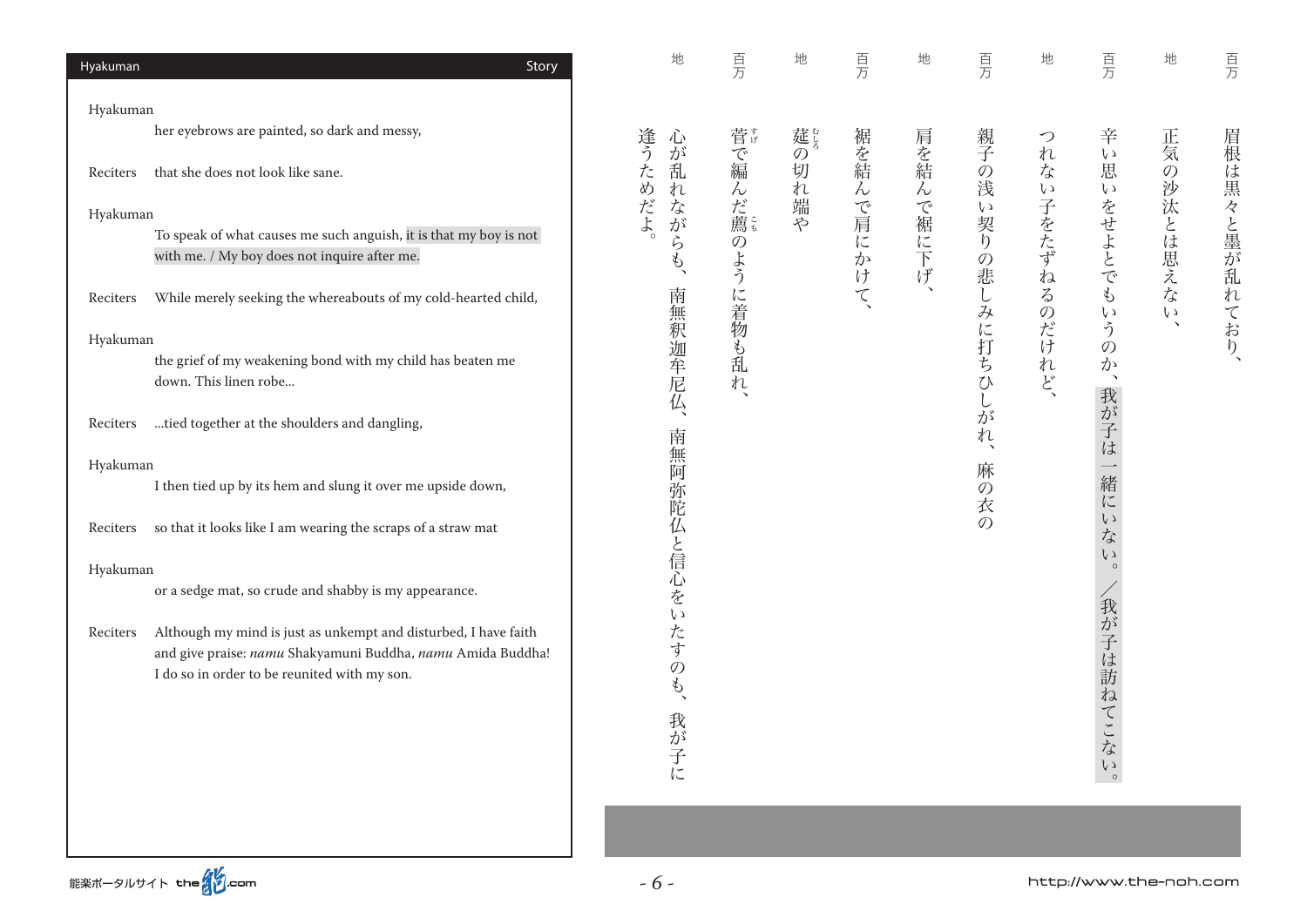| Hyakuman        | Story                                                                                       | 男<br>值         | 男の子                             | 男<br>僧                      | 男の子        | 男<br>だと言<br>聞<br>る<br>ょ<br>$\mathcal{O}$<br>$\circ$  | 四       | $\frac{1}{2}$ | 百万                         |
|-----------------|---------------------------------------------------------------------------------------------|----------------|---------------------------------|-----------------------------|------------|------------------------------------------------------|---------|---------------|----------------------------|
| Hyakuman        |                                                                                             |                |                                 |                             |            | う<br>子                                               | 男       | おどろ           |                            |
|                 | Praise be to Shakyamuni Buddha! Please do something to reunite                              |                |                                 |                             |            | $\iota$<br>百万<br>は<br>な話を聞<br>$\boldsymbol{\lambda}$ |         |               |                            |
|                 | me with my son. And then, please purge me of this insanity and                              |                | こち<br>知らぬ                       | 何事                          | お話         | 百<br>は                                               | 僧)、     | (荊棘)          | 有難<br>無事                   |
|                 |                                                                                             | れ<br>は         | ら                               | $\tilde{C}$                 |            | 舞を舞う<br>z<br>万                                       |         |               | $\mathcal{V}$              |
|                 | protect me so that I may lead a peaceful life. [A few schools                               | 思              | $\mathcal{O}$                   |                             |            | れ<br>当<br>                                           | 百万      |               |                            |
|                 | include these phrases]                                                                      | L)             | ように<br>物                        | しょう                         |            | が<br>自<br>由                                          |         | $\epsilon$ .  |                            |
|                 | ** thorny shrub: a messy tangle, like the way that thorny plants, such as brambles, grow in |                |                                 |                             |            | に答え、<br>分<br>す                                       | に       |               | 釈迦如来                       |
| a wild thicket. |                                                                                             |                | 狂をよ<br>$\mathsf{L}$             | $\mathcal{D}^{\mathcal{A}}$ |            | $\mathcal{O}$<br>よう                                  | L١<br>ろ |               |                            |
|                 |                                                                                             | もよらな           | て                               |                             |            | 母                                                    | L١      |               | 様                          |
|                 |                                                                                             |                | $\zeta$ )                       |                             |            | に                                                    | ろ       | 草木がとげとげ       |                            |
|                 | 4. Man (Monk) Questions Hyakuman                                                            | $\epsilon$ )   | よ<br>$\zeta$                    |                             | ししたいことがござい | だと気<br>子に逢う<br>頼                                     | 尋       |               | に過ごせるようお守りくださ<br>どう        |
|                 |                                                                                             | ことを伺           | 見<br>$\zeta$ )                  |                             |            | む<br>づ<br>ō                                          | ね       | しく乱れ、         | ゕ                          |
|                 | The boy realizes that Hyakuman is his mother. He asks the man (the monk)                    |                | ろ問<br>ま                         |                             |            | ため<br>男<br>ō                                         | る       |               | 我                          |
|                 | to approach Hyakuman and ask her, indirectly, about her son in order to                     |                | $\cup$                          |                             | .<br>ます。   |                                                      |         |               | $\dot{\mathcal{D}}$<br>子   |
|                 | confirm her identity. The man (the monk) asks Hyakuman where she is from                    | $\zeta$ )      | $\zeta$<br>たら                   |                             |            | 子<br>に人<br>僧<br>ど                                    |         |               | に<br>$\iota$               |
|                 | and the reason that she went mad. Hyakuman answers his questions and says                   |                | か<br>け<br>$\tilde{\phantom{a}}$ |                             |            | Ł<br>々                                               |         |               | 逢<br>$\circ$               |
|                 | that she even shows herself as a madwoman in public in order to be reunited                 | ましたよ。          | 故                               |                             |            | は<br>は                                               |         | 生い茂る様子。       | わ<br>$\boxed{\phantom{1}}$ |
|                 | with her lost son. She then performs a dance.                                               |                | 郷                               |                             |            | 百万<br>男                                              |         |               | せ                          |
|                 |                                                                                             |                | $\mathcal{O}$                   |                             |            | の前でなり<br>に                                           |         |               | 部流儀にあり]<br>$\tau$          |
| Boy             | There is something I would like to ask you to do.                                           | 寸              | 母                               |                             |            | 僧<br>出                                               |         | いばら。          | ください                       |
|                 |                                                                                             |                |                                 |                             |            |                                                      |         |               |                            |
| Man (Monk)      |                                                                                             | に尋             | てみてください<br>でござ                  |                             |            | 身地<br>に<br>ふり                                        |         |               |                            |
|                 | What is it?                                                                                 |                | $\circ$<br>しょ                   |                             |            | や<br>構<br>百                                          |         |               | ま                          |
|                 |                                                                                             | $\overline{a}$ |                                 |                             |            | 物狂<br>万                                              |         |               | せ                          |
| Boy             | I looked very carefully at the madwoman and I know that she is                              |                | ます                              |                             |            | わず<br>に                                              |         |               |                            |
|                 | my mother, from my hometown. Would you please ask her some                                  |                | $\circ$                         |                             |            | $\iota$<br>Z                                         |         |               |                            |
|                 | questions without letting her know that I am her son?                                       |                | 恐                               |                             |            | に<br>れ<br>な                                          |         |               |                            |
|                 |                                                                                             |                | れ                               |                             |            | と<br>っ<br>な                                          |         |               |                            |
| Man (Monk)      |                                                                                             | てみましょう。        | 入ります                            |                             |            | に顔をさら<br>た                                           |         |               |                            |
|                 | What you say is incredible! I will ask her right away. It is surpris-                       |                |                                 |                             |            | 理<br>確                                               |         |               | $\psi$                     |
|                 | ing, but I will ask her right away. / Many people look alike, but I                         | まあ             |                                 |                             |            | 由<br>か<br>て                                          |         |               | 静ま                         |
|                 | will ask her. / It is surprising, but I will ask her.                                       |                | が                               |                             |            | な<br>め<br>$\mathfrak{c}$                             |         |               | $\bigcirc$                 |
|                 |                                                                                             | でも、            | $\boldsymbol{\checkmark}$       |                             |            | どを<br>$\zeta$<br>ら                                   |         |               |                            |
|                 |                                                                                             |                | 素                               |                             |            | れ<br>$\mathcal{O}$                                   |         |               |                            |
|                 |                                                                                             |                |                                 |                             |            |                                                      |         |               |                            |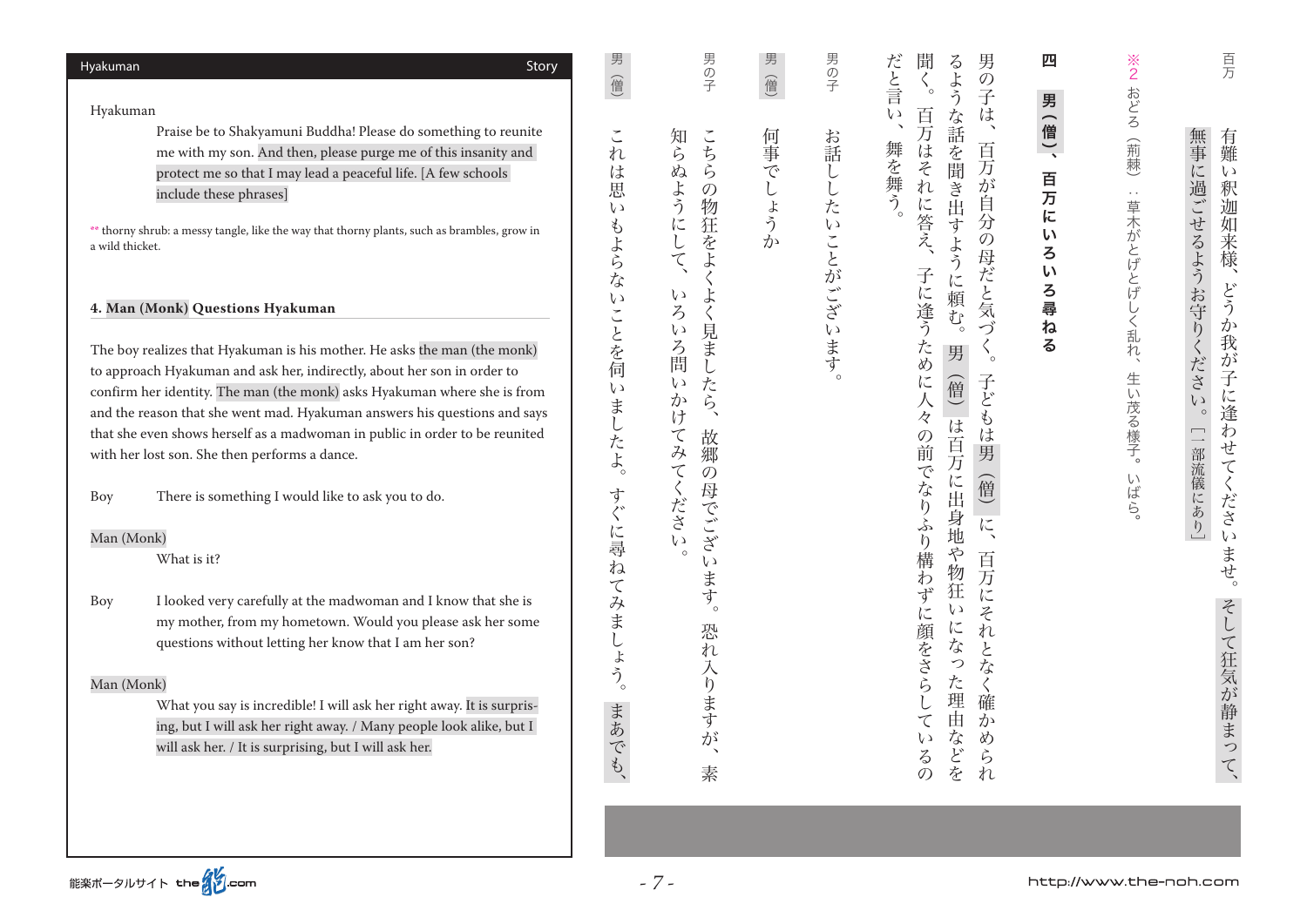| Hyakuman<br>Story                                                                                                                                                                                                                                                                                                                                                                                                                          | 百万                                                                                                                                                                                  |                                               | 百万                                                            | 男<br>一僧      | 百万             | 男(僧)     | 百万                                             |                    |
|--------------------------------------------------------------------------------------------------------------------------------------------------------------------------------------------------------------------------------------------------------------------------------------------------------------------------------------------------------------------------------------------------------------------------------------------|-------------------------------------------------------------------------------------------------------------------------------------------------------------------------------------|-----------------------------------------------|---------------------------------------------------------------|--------------|----------------|----------|------------------------------------------------|--------------------|
| Hyakuman                                                                                                                                                                                                                                                                                                                                                                                                                                   |                                                                                                                                                                                     | 信                                             |                                                               |              |                |          |                                                |                    |
| Everyone, I will perform a dance about the Buddha's teaching.<br>Please clap and sing along. [A few schools include these phrases]<br>Man (Monk)                                                                                                                                                                                                                                                                                           | お<br>ちこち<br>ことは、<br>つ<br>O)<br>だ<br>$\tau$<br>つ<br>よ<br>$\mathcal{O}$<br>L<br>\$<br>$\tilde{\zeta}$<br>$\mathcal{O}$                                                                | さて、                                           | 夫には<br>した。<br>Z<br>死                                          | どう           | 私は奈良           | やあ、      | 皆さん<br>$\Delta$                                | すぐに尋ねて<br>でも、<br>尋 |
| Hello, madwoman over there. What is your home town? Where<br>are you from?                                                                                                                                                                                                                                                                                                                                                                 | るま<br>$\overline{\xi}$<br>言うまでもあ<br>ハ<br>々<br>$\tilde{C}$<br>に<br>車<br>$\mathfrak{F}$<br>面                                                                                          | 今その子<br>が                                     | $\mathcal{O}$<br>に別<br>ため<br>n<br>$\overline{\zeta}$          |              | の都             | そこの狂女よ、  | 法楽の舞を舞                                         | ね<br>$\tau$        |
| Hyakuman<br>My name is Hyakuman, from the city of Nara. / I am from the city<br>of Nara.                                                                                                                                                                                                                                                                                                                                                   | に乗っ<br>あ<br>一をさら<br>りませ<br>らませ<br>$\cup$                                                                                                                                            | $\epsilon$ $\sqrt$<br>れ<br>ば<br>$\rightarrow$ | 唯<br>心が乱れたの<br>$\overline{\phantom{a}}$<br>人<br>$\mathcal{O}$ | してこのような狂女になっ | の百万という者でございます。 | お前       | $\overline{y}$                                 | みましょう。<br>みましょう。   |
| Man (Monk)<br>How is it that you became a madwoman?                                                                                                                                                                                                                                                                                                                                                                                        | て念仏を唱え<br>$\lambda$<br>$\tau$<br>$\lambda$<br>$\iota$<br>$f_{o}$<br>$\zeta$<br>わ<br>$\mathcal{O}$                                                                                   | 嬉<br>$\zeta$ )                                | 忘<br>れ<br>形<br>です<br>覓                                        | てしまっ         |                | の故郷はどこなの | ・ますの<br>で、                                     |                    |
| Hyakuman<br>My husband died, leaving me a widow, and I became separated                                                                                                                                                                                                                                                                                                                                                                    | 子<br>か<br>P<br>ども                                                                                                                                                                   | と思うの                                          | $\overline{O}$<br>子                                           |              |                |          |                                                |                    |
| from my only child, the only memento I had of my husband. I                                                                                                                                                                                                                                                                                                                                                                                | りきっ<br>我                                                                                                                                                                            | か                                             |                                                               |              |                |          |                                                |                    |
| went on living, but separated from my son, and this drove me<br>mad.                                                                                                                                                                                                                                                                                                                                                                       | ゆえ<br>が<br>たことを言う<br>子<br>に<br>心<br>め                                                                                                                                               |                                               | とは生きたまま離                                                      | こたのだ。        | 私は奈良           | か、       | 囃してください                                        | 似た人も多いものですが、       |
| Man (Monk)<br>Well, if your son were here right now, would you be happy?                                                                                                                                                                                                                                                                                                                                                                   | ひたすら我が子に逢わ<br>が<br>乱<br>$\mathfrak h$<br>れ<br>逢え                                                                                                                                    |                                               | れ                                                             |              |                | どこの者か    | $\mbox{\large\it \ensuremath{\not{\!\!{ E}}}}$ |                    |
| Hyakuman<br>That goes without saying. / Why ask me such an obvious ques-<br>tion? / There is no need to ask such an obvious question. My<br>mind is deranged because my son is missing. I show my face in<br>public, with my hair in a crazy tangle, because I think I might be<br>able to see my son. Riding about on a cart, chanting the nembutsu<br>invocation, I single-mindedly pray that the Buddha will reunite<br>me with my son. | こう<br>です<br>$\zeta$<br>せてく<br>か<br>ね<br>$\mathfrak{F}$<br>$\circ$<br>て髪を乱<br>知れ<br>ださ<br>その<br>な<br>$\epsilon$ y<br>$\overline{t}$<br>と<br>$\iota$<br>L<br>うな<br>祈る<br>と<br>思<br>てあ |                                               | 離<br>れ<br>に<br>な<br>つ<br>$\tau$<br>しま<br>L)<br>ま              |              | の都の者でございます。    |          | [一部流儀にあり]                                      | 尋ねてみましょう。<br>、まあ   |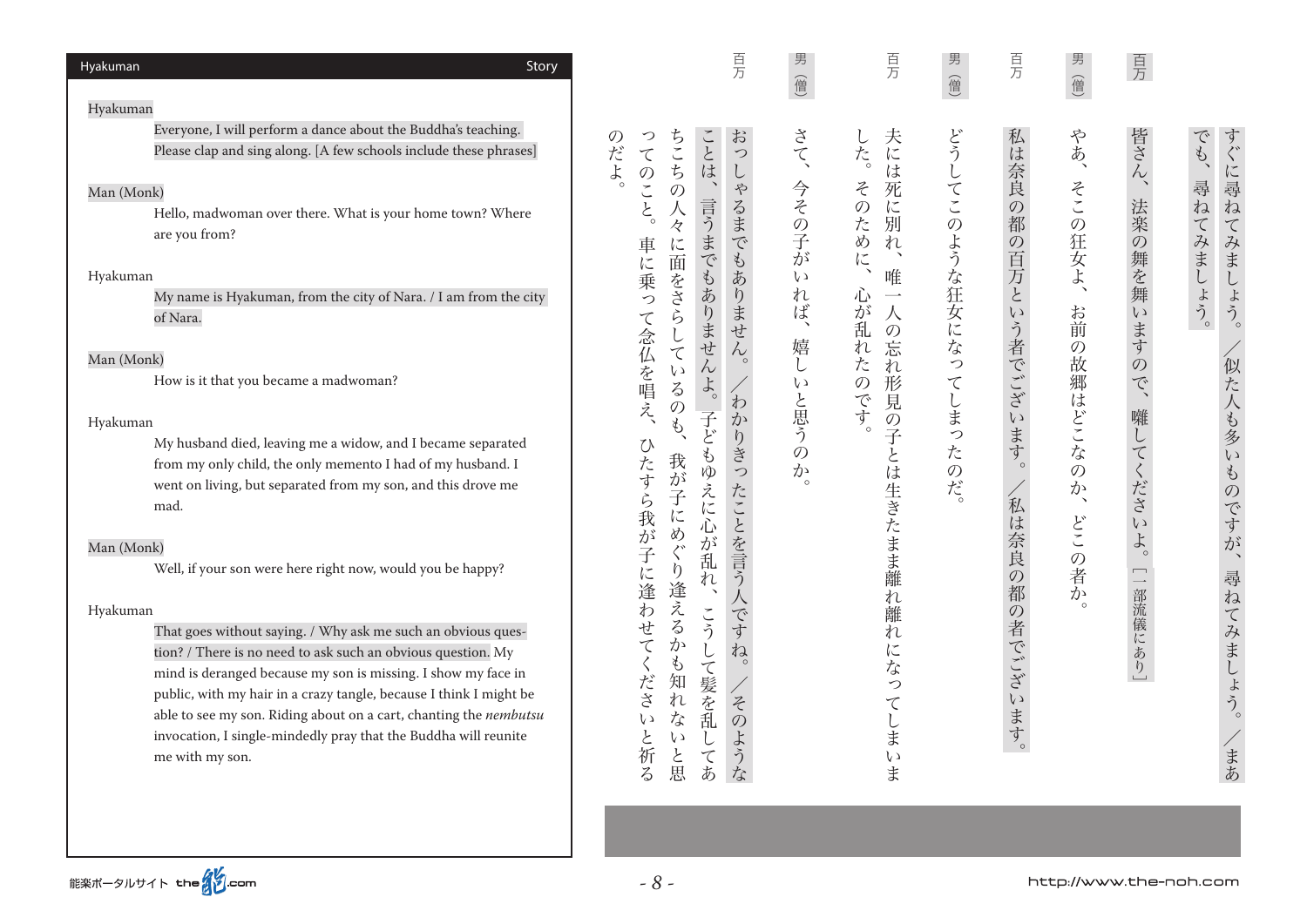| Hyakuman<br>Story                                                                                                                                                                                                                                                                                                                                                                                                                                                                                                                                                                                                                                                                                                                                                                                                                                                                                                                                                                                                                                                                                                                                                                                                                                                                     | 短<br>$\overline{\Lambda}$<br>$\epsilon$ )<br>$\Box$<br>舞                                                                  | 地                                           | 百万                                            | 地                                                                                                                                                                                                                                                                                         | 百万                                                                                                                                                                                                                                                                                                                                                                                                                                                                                                                                                                                                                                                                                                                                                                        | 男<br>僧                                                                                                                                                                                                                                                                                                                                                                                |
|---------------------------------------------------------------------------------------------------------------------------------------------------------------------------------------------------------------------------------------------------------------------------------------------------------------------------------------------------------------------------------------------------------------------------------------------------------------------------------------------------------------------------------------------------------------------------------------------------------------------------------------------------------------------------------------------------------------------------------------------------------------------------------------------------------------------------------------------------------------------------------------------------------------------------------------------------------------------------------------------------------------------------------------------------------------------------------------------------------------------------------------------------------------------------------------------------------------------------------------------------------------------------------------|---------------------------------------------------------------------------------------------------------------------------|---------------------------------------------|-----------------------------------------------|-------------------------------------------------------------------------------------------------------------------------------------------------------------------------------------------------------------------------------------------------------------------------------------------|---------------------------------------------------------------------------------------------------------------------------------------------------------------------------------------------------------------------------------------------------------------------------------------------------------------------------------------------------------------------------------------------------------------------------------------------------------------------------------------------------------------------------------------------------------------------------------------------------------------------------------------------------------------------------------------------------------------------------------------------------------------------------|---------------------------------------------------------------------------------------------------------------------------------------------------------------------------------------------------------------------------------------------------------------------------------------------------------------------------------------------------------------------------------------|
| Man (Monk)<br>How pitiful she is. / Listening to her story, I feel sorry to her. If<br>you truly have selflessly belief in the Buddha, surely you will be<br>able to find your son, as there are so many people gathering here.<br>Hyakuman<br>Thank you for your kind words. All the same, I must throw myself<br>into a performance of a dance about the Buddha's teaching.<br>Everyone, please sing and clap along. / Thank you for your kind<br>words. I need only have faith in the Buddha enshrined in this<br>temple. / How pleased I am with what you have said, honorable<br>monk. I need only have faith in the Buddha enshrined in this<br>temple. I have been told that Shakyamuni Buddha spoke of<br>Rahula as his eldest son,<br>and putting my wish to be reunited with my son-a mother's wish<br>Reciters<br>to be together with her son-into these fluttering sleeves with<br>a pattern of parrots, Hyakuman will perform a dance, so please<br>watch.<br>Hyakuman<br>I will dance, twirling these sleeves hundreds and thousands of<br>times,<br>praying to find my son's whereabouts.<br>Reciters<br>[Iroe] [Some schools do not perform this dance]<br>A short dance performance accompanied by the music of a Japanese flute,<br>and large and small hand drums. | 工<br>$\overline{O}$<br>所<br>$\begin{array}{c}\n\hline\n\end{array}$<br>作。<br>部流儀で行わな<br>笛<br>鼓、<br>い場合もある<br>大鼓<br>で奏される。 | 我が<br>子の行方がわ<br>かるように、<br>と祈る<br><b>のだよ</b> | 百<br>回でも万回でも、<br>舞<br>$\mathcal{O}$<br>袖を返そう、 | 我<br>百万が舞う舞をご覧ください<br>が<br>子<br>こに逢<br>$\zeta$<br>た<br>$\zeta$<br>$\xi$<br>親子<br>$\overline{\mathbb{C}}$<br>逢<br>$\epsilon$<br>た<br>$\mathfrak{c}$<br>と<br>願<br>$\iota$<br>$\mathcal{O}$<br>$\tilde{\cdot}$<br>Þ<br>つ<br>た<br>鸚<br>鵡<br>$\mathcal{O}$<br>柄<br>$\mathcal{O}$<br>袖<br>を返して、 | 嬉<br>とお語<br>する<br>唯<br>け<br>「お頼<br>れ<br>$\iota$<br>ぼ<br>$\mathcal{D}% _{M_{1},M_{2}}^{\alpha,\beta}(\varepsilon)$<br>$\zeta$ )<br>はこ<br>みす<br>ことをお<br>$\mathfrak{h}$<br>なりません<br>にな<br>$\mathcal{D}$<br>るの<br>っ<br>$\widetilde{\zeta}$<br>たのだか<br>本尊<br>はこ<br>$\mathfrak{O}$<br>$\circ$<br>L<br>皆さま、<br>のご本尊<br>や<br>$\sqrt{\zeta}$<br>す。<br>$\zeta$<br>ら、<br>·ます<br>か<br>たじけ<br>です。<br>ね。<br>囃<br>$\cup$<br>それ<br>てくださ<br>なくもこ<br>、まあ、<br>に<br>つけ<br>$\zeta$ )<br>嬉<br>$\mathcal{O}$<br>$\boldsymbol{\tau}$<br>$\circ$<br>釈<br>$\hat{\varphi}$<br>$\downarrow$<br>/嬉<br>迦如来様<br>$\zeta$<br>身を粉<br>お坊様<br>$\cup$<br>$\zeta$ )<br>ことをお<br>L,<br>に<br>の教え<br>羅睺<br>$\tau$<br>法楽の<br><b>!ですね。</b><br>つ<br>は自<br>$\phi$<br>舞を舞<br>分の長子だ<br>$\zeta$<br>唯お頼み<br>いますね。<br>お<br>な | まっ<br>と巡り逢えるだろうよ<br>心なく信心<br>たく<br>$\zeta$ )<br>た<br>して<br>わ<br>$\cup$<br>$\iota$<br>$\zeta$<br>$\iota$<br>ことだ。<br>のならば、<br>$\circ$<br>$\overline{\mathbf{t}}$<br>これほど人<br>$\bigcirc$<br>たく聞<br>が集まっ<br>$\overline{\langle}$<br>に<br>つ<br>け<br>$\Delta$<br>$\tau$<br>$\zeta$ )<br>$\zeta$ )<br>$\zeta$<br>た<br>うのだか<br>わ<br>$\cup$<br>$\iota$<br>$\ddot{5}$<br>ことだ。<br>きっと子ども<br>本当に私 |
|                                                                                                                                                                                                                                                                                                                                                                                                                                                                                                                                                                                                                                                                                                                                                                                                                                                                                                                                                                                                                                                                                                                                                                                                                                                                                       |                                                                                                                           |                                             |                                               |                                                                                                                                                                                                                                                                                           |                                                                                                                                                                                                                                                                                                                                                                                                                                                                                                                                                                                                                                                                                                                                                                           |                                                                                                                                                                                                                                                                                                                                                                                       |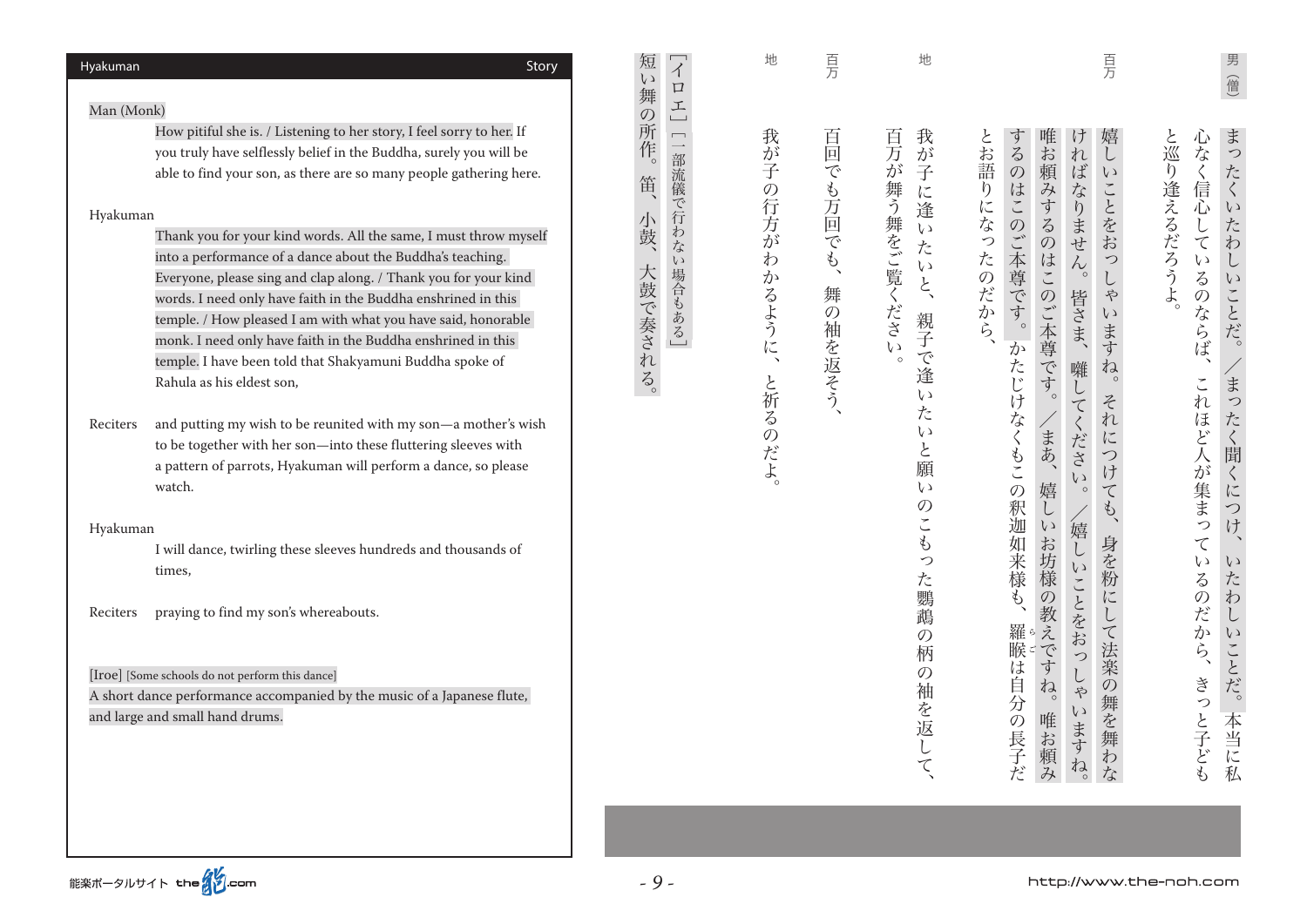| Hyakuman<br>Story                                                                                                                                                                                                                         | 百万                      | 地                                          | 頁万                    | 地                                                    | 百万                           | 地                                                                  | 百万                                 | 百<br>と<br>述<br>方                                                   | 五                             |
|-------------------------------------------------------------------------------------------------------------------------------------------------------------------------------------------------------------------------------------------|-------------------------|--------------------------------------------|-----------------------|------------------------------------------------------|------------------------------|--------------------------------------------------------------------|------------------------------------|--------------------------------------------------------------------|-------------------------------|
| 5. Hyakuman Tells Her Story to the Public and Dances                                                                                                                                                                                      |                         |                                            |                       |                                                      |                              |                                                                    |                                    | $\frac{1}{\sqrt{2}}$<br>は<br>自                                     | 百万                            |
| Hyakuman narrates the details of her story as well as the origin of Seiryōji<br>Temple. She also describes her love for her missing son, enters a deranged<br>state, and dances.                                                          | 仲<br>:睦まじ               | あ<br>れ<br>死ん<br>ほ<br>$\sum_{i=1}^{n}$<br>で | 辛<br>$\zeta$<br>年月を送っ | 先どう<br>まことに世<br>な<br>っ                               | 「牛や羊は険                       | 住まな<br>$\zeta$ )                                                   | 本当によく考えて見                          | 狂<br>分<br>乱<br>$\mathcal{O}$<br>状<br>身<br>態に<br>$\mathcal{O}$<br>上 | $\blacktriangleleft$<br>身の上を人 |
| Hyakuman<br>When I really think about it, wherever I live becomes my home,                                                                                                                                                                | 枕を敷                     | $\cup$<br>世<br>ま<br>玩<br>っ<br>世            | $\tau$                | $\tau$<br>$\mathcal{O}$<br>中<br>は                    | L<br>$\iota$                 | ならば                                                                |                                    | なり<br>を詳<br>$\overline{\phantom{a}}$                               |                               |
| and if I do not live in a place, it is not my hometown. How much<br>Reciters<br>longer must I live in this temporary world?                                                                                                               | $\zeta$<br>て<br>L)<br>た | $\tau$<br>と来世)<br>永<br>$\iota$<br>別        | $\zeta$ )<br>たが       | まうことだろう。<br>か<br>な<br>$\zeta$<br>$\tau$              | 道を辿<br>つ                     | 故<br>郷<br>もな                                                       | れ<br>ば<br>$\overline{\phantom{a}}$ | 舞を舞う。<br>く語<br>$\eta$<br>$\tilde{\phantom{a}}$                     | 々に訴え、                         |
| Hyakuman<br>A poem says, "The cows and sheep follow a steep path to go                                                                                                                                                                    | $\mathcal{O}$<br>に      | を誓<br>れ<br>$\boldsymbol{\xi}$<br>な<br>っ    |                       | 寄<br>る<br>楢                                          | $\tau$<br>帰<br>$\eta$        | $\mathcal{U}$<br>$\circ$<br>$\check{\phantom{a}}$<br>$\mathcal{O}$ | どこ<br>であ                           | 清<br>凉寺<br>$\mathcal{O}$                                           | 舞を舞う                          |
| home, and the birds flock together, deep in the branches of a tree.<br>(Poem by Du Fu)"                                                                                                                                                   |                         | て<br>つ<br>契<br>て<br>$\mathfrak{h}$<br>しまっ  |                       | 辺も<br>の葉<br>な<br>$\overline{O}$                      | 鳥<br>は<br>枝<br>$\mathcal{O}$ | 仮<br>$\mathcal{O}$<br>世                                            | っ<br>て<br>P                        | 由                                                                  |                               |
| Truly, this world is ephemeral, with no place upon which to rely.<br>Reciters<br>What will happen to me, who aimlessly wanders like a cloud or<br>running water? In my hometown, Nara, where dewdrops form on<br>the leaves of oak trees, |                         | を結<br>た<br>$\lambda$<br>だ<br>夫             |                       | 梢<br>雲や<br>に露<br>$\mathcal{O}$<br>水<br>$\mathcal{O}$ | 奥深<br>$\zeta$<br>に           | に<br>$\iota$<br>つ<br>た                                             | 住<br>め<br>じばそこ                     | 来なども示す。                                                            |                               |
| Hyakuman                                                                                                                                                                                                                                  |                         | は                                          |                       | 結ぶ故郷<br>ように                                          | 寄<br>$\eta$                  | $\iota$<br>$\iota$                                                 | は<br>)我が                           |                                                                    |                               |
| I spent many painful months and years.                                                                                                                                                                                                    |                         | 添<br>$\iota$                               |                       | $\mathcal{O}$                                        | 集う」                          | つ<br>ま                                                             |                                    |                                                                    |                               |
| My husband, who promised to live with me in this life and the<br>Reciters<br>next, could not keep his vow and died too soon. The death will<br>separate us for a long time.                                                               |                         | 遂げ<br>ら<br>れ                               |                       | さ<br>迷<br>奈良では<br>$\zeta$<br>歩                       | 征<br>甫<br>の詩)                | で住<br>め                                                            | 3家であり                              | さらに我が子<br>$\curvearrowright$<br>$\mathcal{O}$                      |                               |
| Hyakuman<br>We cuddled together, sharing the same pillow,                                                                                                                                                                                 |                         | ず<br>あ<br>つ<br>け<br>な                      |                       | は<br>$\check{\cdot}$<br>$\mathcal{O}$                | と言うが                         | るだろう<br>か<br>$\circ$                                               |                                    | 恵<br>$\zeta$ )<br>· を切々                                            |                               |
|                                                                                                                                                                                                                                           |                         |                                            |                       |                                                      |                              |                                                                    |                                    |                                                                    |                               |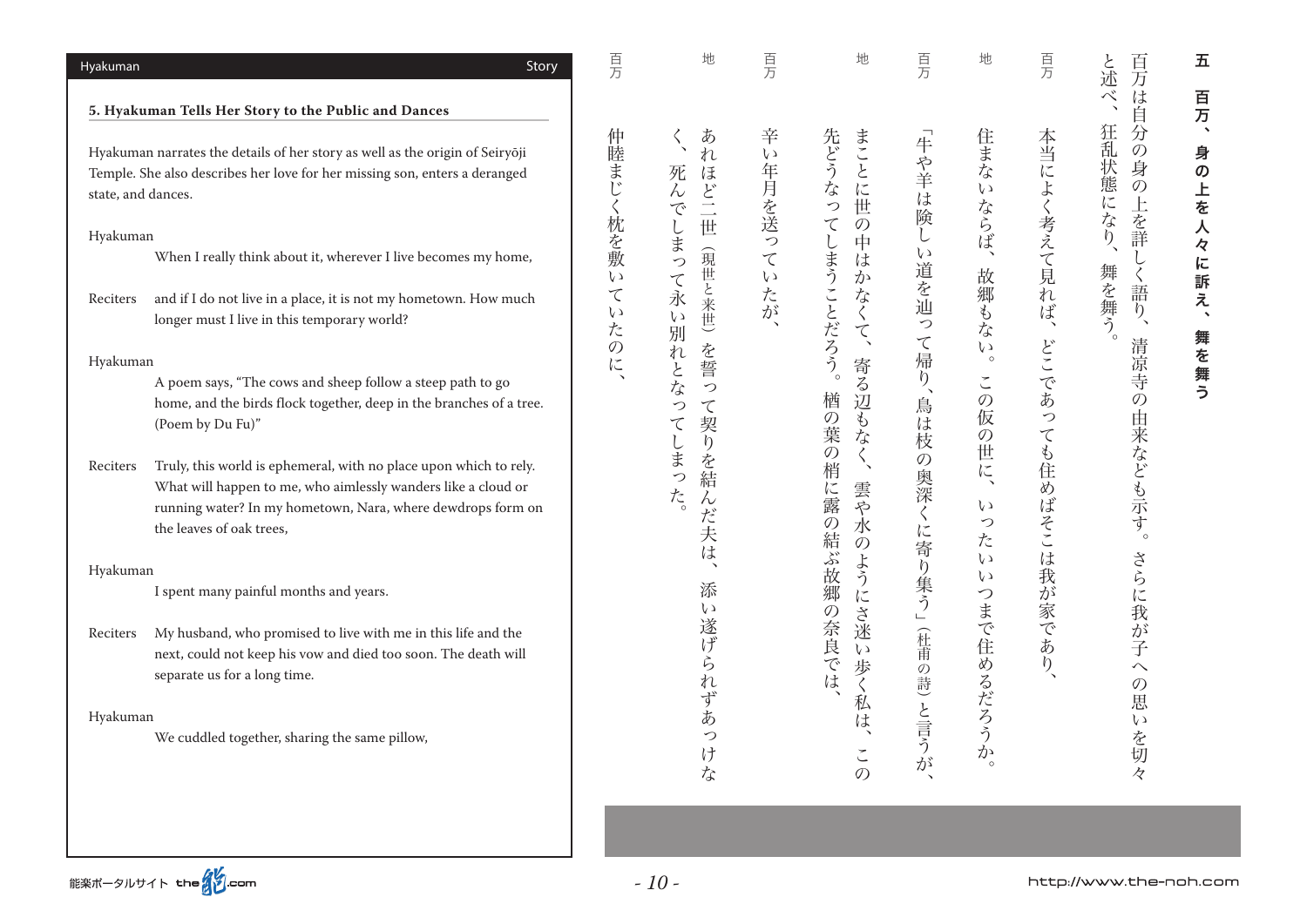地

地

たり どな 佐保 方なら 西大 とに か な いち こうしょう しゅうしょう しゅうしゅう しゅうしゅう しゅうしゅう しゅうしゅう しゅうしゅう しゅうしゅう しゅうしゅう しゅうしゅう しゅうしゅう しゅうしゅう しゅうしゅう あ、嵯峨野にあると聞いたお寺にお参りして、都の西の、どなくさ迷い歩くうちに たちには こうしょうしゃ こうしゅうしゅ こうしゅう こうしゅう こうしゅう こうしゅう こうしゃ こうしゃ こうしゃ こうしん かりく かんしゅう かんしょう  $\mathfrak{h}$ 玉水とは名前ば、井手の里の玉水にわが姿を映せば、佐保川を渡って山城国に入り 、三笠山を振り返り、 とうとう奈良の都を出て、 重ね重ねの悲しみのゆえに、 方ならぬ このために、これは、日本の中では、日本の中では少しでしまい、これは、日本の中では少しでしまいたのか、日本の中では少しでしまいたのか、日本の中では少しでしまいたのか、日本の中では少しでしまいたのか、日本  $\overline{3}$ 。月日は流れていった、歎くばかりの年を重ね、夫の死後には涙も絶えず、ながら へ、そのことには、そのことには、そのことには、そのことには、そのことには、そのことには、そのことには、そのことには、そのことには、そのことには、そのことには、そのことには、そのことには、そのことには、そのことには、そのことには、そのことには、そのことには、そのことには、そのことには、そのことには、そのことには、そのことには、そのことには、そのことには、そのことには、そのことには、そのことには、そのことには、そのことには、そのことには、そ  $\check{\zeta}$ 等  $\tilde{\mathcal{C}}$  $\overline{\mathbf{H}}$ ら の景色を眺  $\mathcal{L}$ さ迷い  $\overline{\mathbb{A}}$ ゚を では幼  $\sum$ 水面 渡 夫  $\langle$ 重ね  $\tilde{\mathcal{O}}$ っ に 步 て山  $\sqrt{2}$ 死後 に映る影は浅ま  $\mathfrak{F}$ 『重ねの くうちに、 我が子を見失ってしま め n 城 人を残 には涙も ぼ 国 悲しみの に 入り、 して死んで行く 都 )絶えず  $\mathcal{O}$  $\mathsf{L}$ いゆえに、 井手 西  $\overline{v}$ 私  $\mathcal{D}$  $\overline{\mathcal{O}}$  $\tilde{\mathcal{O}}$ 歎 姿 嵯峨 重の玉  $\sum_{i=1}^{n}$ とうとう  $\tilde{\zeta}$ な ぼ どこ こう 野  $\lambda$  $\overline{D}$ 求に に  $\tilde{b}$  $\tau$ 奈 あ  $\downarrow$  $\curvearrowright$  $\overline{O}$ 行 こると  $\tau$ わ 意 何 至 月 が  $\overline{\mathcal{O}}$ っ -を重 と薄情な ·姿を映 )都を出 日を送 たの 聞  $\overline{V}$ ね、 た  $\overline{D}$  $\sum_{i=1}^{n}$ ハせば お寺にお参り  $\tilde{\zeta}$ 人だと恨 月日は流れ 行方も知れ 三笠山を振り 足に 玉 に任せて、 示とは  $\lambda$ ごてい 恋し Ĺ な 6名前ば て  $\sqrt{ }$ 返り っ あて  $\circ$  $\bar{\psi}$ た。 あ  $\mathfrak{h}$ 

、百万花が満開に咲く亀山や 花 が 2満開 に 咲  $\widehat{\zeta}$ 亀 Ш や

頁

地

国 にな 霞が ぎれ  $\tilde{z}$  $\check{\phantom{a}}$ 花  $\mathcal{O}$ のこと)、 スコン さんきょう こうしゅう こうしゅう こうしゅう こうしゅう こうしゅう こうしゅう こうしゅう こうしゅう こうしゅう こうしゅう こうしゅう こうしゅう こうしゅう こうしゅう こうしゅう こうしゅう こうしゅう た も、それには、人にこの時に、人にこの時にも、人にこの時に生まれた。 この時に、人にこの時にも、人にこの時にも、人にこの時にも、人にこの時にも、人にこの時にも、人にこの時にも、人にこの時にも、人にこの時にも、人にこの時にも は 仏法の衰、弥勒仏のご出現前の、釈迦如来のご入滅後、のは恐れ多いことであるが  $\mathcal{O}$ 人の身の上でもあるとは、この俣のようなものともあると、その後は、この俣のお寺はまことに尊ぐ、その候に尊く、その候に尊く、その候に尊く、その候に尊く、その候に尊く、その候に尊く、その候に尊く、その候に尊 貴賤を問わず打ち続いて参詣する、華やかな装いを凝らした人々が、霞が立つ中を 松尾や小倉の里に夕。嵐とともに散っていくよ、この嵯峨の嵐山に、ぎれば山桜は 盛りを過、浮世のならいであるが。雲の流れとも見える大井川が見える、花が散り かぶ 立 っ  $\check{\cdot}$ 恐 嵄 ぼ 散 た赤 峨 一つ中を、  $n$ Щ  $\mathcal{O}$  $\sqrt{2}$ 時 多  $\overline{O}$ 桜 わ ``栴檀 に  $\tilde{V}$ おうしょう おんじゅう おんじゅつ は 雲 が に生ま 3寺は ことであるが  $\mathcal{O}$ 日  $\overline{\overline{O}}$ 華  $\check{\phantom{a}}$ 流 本 釈  $\tilde{n}$ ま  $\dot{\hat{\mathcal{P}}}$  $\mathcal{O}$ n,  $\widehat{\phantom{0}}$ かな装 迦 嵯 た、 ことに と と三国を渡 導像は 峨  $\mathcal{L}$ 私 見  $\mathcal{O}$ 尊 充  $\overline{u}$ 嵐  $\tilde{\lambda}$ ち 釈  $\tilde{\zeta}$ を凝  $\overline{z}$ Ш す 迦如  $\mathcal{O}$ に ぐに神  $\eta$ 何  $\tilde{b}$ 并 ような迷う者 莱  $\ddot{x}$ 嵐  $\overline{L}$  $J<sub>1</sub>$ あ のご入滅後、 りも 卮 ととも が 力を現  $\eta$ 人 見  $\hat{\mathcal{D}}^{\mathcal{S}}$ えだ  $\overline{\mathcal{R}}$  $\bar{\lambda}$ た が に  $\zeta$ くもこの寺にご出現なされ L こひたす 散  $\mathcal{O}$  $\tilde{\zeta}$ 貴賤 救 っ 浮 天竺 弥  $\overline{v}$  $\tau$ 丗 ·主<br>と 勒  $\zeta$ 《を問  $\iota$  $\mathcal{O}$  $\tilde{\mu}$ 有  $\langle$ な  $\widehat{\lambda}$ 中(から震旦)インドのこと(  $\overline{L}$ 難 **おかず** のご出 よ  $\zeta$ ンドのこと)  $\tau$  $\tilde{V}$  $\iota$  $\circ$ 打ち 松尾 で 現前 私 あ 毘首  $\overline{\mathcal{O}}$ 続  $\overline{\mathcal{P}}$  $Z$ 羯磨  $\mathcal{O}$ 身  $\iota$ 小 が ゕ  $\mathcal{O}$ て参詣する 倉 た :ら震 仏 が 上  $\overline{O}$ 盛 六申 里 お 法  $\overline{b}$ 日 作 を過  $\mathcal{O}$ に 金 衰  $\eta$ र्न 夕

。ありは、その子にごとに、日本人と三国を渡り、日本へと三国を渡り、日本へと三国を渡り、日本へと三国を渡り、国のことを渡り、国のことを渡り、国のことを渡り、国のことを渡り、国のことを渡り、国のことを渡り

Reciters Although I harbor bitterness for such a man who died and cruelly left his wife behind, because I still love him, the tears I shed after his death have never dried up as I have passed year after year in mourning. In this way, the days and months flew by, and I lost my young son at Saidaiji Temple and do not know where he went or his current whereabouts. With these extraordinary sorrows piling up, one after another, I finally left the city of Nara. I looked back to see Mount Mikasa, crossed over the Saho River, and entered Yamashiro Province. At the village of Ide, the surface of the "beautiful water" of Tamamizu reflected my image back to me. But despite its pretty name, it only showed my sordid self. Spending days like this, I walked around aimlessly, going wherever my feet took me, and ended up visiting a temple that I heard is located in Sagano in the western area of Kyoto. Looking at the scenery around the temple. I see that

#### Hyakuman

Kameyama is full of cherry blossoms

Reciters and the fallen cherry petals have made the Ōi River looks like a stream of clouds. It is a rule in this transient world that the cherry blossoms in the mountains will fall once their prime has passed and will be scattered by the stormy winds from Arashiyama ("Mount Storm") here in Sagano. As the evening fog settles over the villages of Matsunoo and Ogura, people in colorful dress, nobles and commoners alike, keep coming to offer prayers at this temple in Sagano. This temple is such a sacred place that I truly feel grateful. It is with trepidation that such a lowly person as me mentions this, but for we lost beings who were born during this time when the Buddha's teaching has lost its influence—that is, after the death of Shakyamuni Buddha and before the appearance of Maitreya Bodhisattva—the statue of Shakyamuni Buddha that

Reciters but unfortunately, ours was a fragile, tragic union.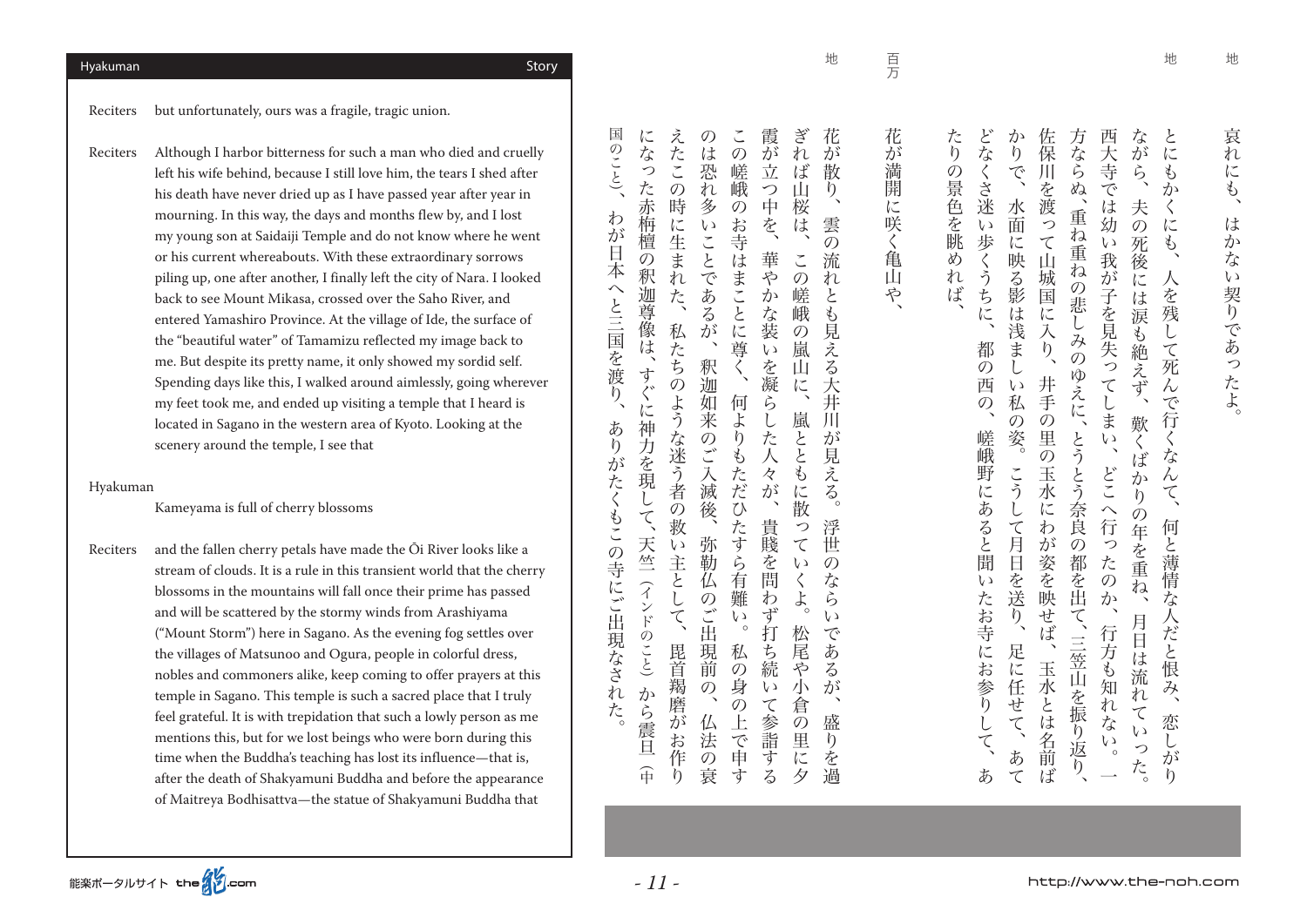| ヵ<br>ことが起源。<br>テリー<br>$\Box$<br>Visvakarman carved out of red Chinaberry wood that immedi-<br>$\epsilon$ .<br>工<br>ately manifested its mystic powers and thereby traveled across<br>僧が夏の三カ月間に籠って仏道修行に励むこと。<br>the three countries of India, China, and Japan and thankfully,<br>狂乱を示す短<br>短<br>appeared in this temple.<br>$\epsilon$ )<br>舞<br>$\mathcal{O}$<br>Hyakuman<br>所<br>Speaking of the preaching of the Dharma during the ango <sup>***</sup><br>作。<br>ceremony,<br>$\epsilon$ y<br>舞。<br>笛<br>Reciters<br>it was first done by Shakyamuni in order to transfer merits<br>笛<br>小鼓<br>to his mother, Maya. Even the Buddha loved and missed his<br>mother. How is it possible for a human being, who has strong<br>小鼓、<br>attachments, not to love his own mother? Although I make such<br>大鼓で奏される。<br>accusations of my son and lament myself, I pray wholeheartedly<br>and flutter these sleeves, decorated with a pattern of parrots, that<br>大鼓で奏される。<br>express a mother's hope to be reunited with her son. Please watch<br>as this Hyakuman performs a dance expressing her hope to see<br>釈迦が母の摩耶夫人の供養のために刀利天で説<br>her son again.<br>Hyakuman<br>Oh, my boy!<br>I have missed him so.<br>Reciters<br>[Tachimawari / Kakeri / Iroe]<br>[ <i>Tachimawari</i> ] A short dance performed with a Japanese flute and large and small hand<br>drums.<br>[Kakeri] A short dance that expresses madness. Accompanied by the music of a<br>Japanese flute and large and small hand drums.<br>[Iroe] A short dance performance accompanied by the music of a Japanese flute and<br>法し<br>large and small hand drums.<br>た<br>*** <i>Ango</i> : A Buddhist practice undertaken by a monk who retreats for three months in the<br>summer to devote himself to Buddhism training. It evolved from Shakyamuni's preaching<br>the Dharma in the Trāyastrimsa Heaven in order to transfer merits to his mother, Maya.<br>能楽ポータルサイト the インcom<br>$-12-$ | Hyakuman | Story | ※<br>3 | $\overline{\Lambda}$ |
|----------------------------------------------------------------------------------------------------------------------------------------------------------------------------------------------------------------------------------------------------------------------------------------------------------------------------------------------------------------------------------------------------------------------------------------------------------------------------------------------------------------------------------------------------------------------------------------------------------------------------------------------------------------------------------------------------------------------------------------------------------------------------------------------------------------------------------------------------------------------------------------------------------------------------------------------------------------------------------------------------------------------------------------------------------------------------------------------------------------------------------------------------------------------------------------------------------------------------------------------------------------------------------------------------------------------------------------------------------------------------------------------------------------------------------------------------------------------------------------------------------------------------------------------------------------------------------------------------------------------------------------------------------------------------------------------------------------------------------------------------------------------------------------------------------------------------------------------------------------------------------------------------------------------------------------------------------|----------|-------|--------|----------------------|
|                                                                                                                                                                                                                                                                                                                                                                                                                                                                                                                                                                                                                                                                                                                                                                                                                                                                                                                                                                                                                                                                                                                                                                                                                                                                                                                                                                                                                                                                                                                                                                                                                                                                                                                                                                                                                                                                                                                                                          |          |       | 安居     |                      |
|                                                                                                                                                                                                                                                                                                                                                                                                                                                                                                                                                                                                                                                                                                                                                                                                                                                                                                                                                                                                                                                                                                                                                                                                                                                                                                                                                                                                                                                                                                                                                                                                                                                                                                                                                                                                                                                                                                                                                          |          |       |        |                      |
|                                                                                                                                                                                                                                                                                                                                                                                                                                                                                                                                                                                                                                                                                                                                                                                                                                                                                                                                                                                                                                                                                                                                                                                                                                                                                                                                                                                                                                                                                                                                                                                                                                                                                                                                                                                                                                                                                                                                                          |          |       |        |                      |
|                                                                                                                                                                                                                                                                                                                                                                                                                                                                                                                                                                                                                                                                                                                                                                                                                                                                                                                                                                                                                                                                                                                                                                                                                                                                                                                                                                                                                                                                                                                                                                                                                                                                                                                                                                                                                                                                                                                                                          |          |       |        |                      |
|                                                                                                                                                                                                                                                                                                                                                                                                                                                                                                                                                                                                                                                                                                                                                                                                                                                                                                                                                                                                                                                                                                                                                                                                                                                                                                                                                                                                                                                                                                                                                                                                                                                                                                                                                                                                                                                                                                                                                          |          |       |        |                      |
|                                                                                                                                                                                                                                                                                                                                                                                                                                                                                                                                                                                                                                                                                                                                                                                                                                                                                                                                                                                                                                                                                                                                                                                                                                                                                                                                                                                                                                                                                                                                                                                                                                                                                                                                                                                                                                                                                                                                                          |          |       |        |                      |
|                                                                                                                                                                                                                                                                                                                                                                                                                                                                                                                                                                                                                                                                                                                                                                                                                                                                                                                                                                                                                                                                                                                                                                                                                                                                                                                                                                                                                                                                                                                                                                                                                                                                                                                                                                                                                                                                                                                                                          |          |       |        |                      |
|                                                                                                                                                                                                                                                                                                                                                                                                                                                                                                                                                                                                                                                                                                                                                                                                                                                                                                                                                                                                                                                                                                                                                                                                                                                                                                                                                                                                                                                                                                                                                                                                                                                                                                                                                                                                                                                                                                                                                          |          |       |        |                      |
|                                                                                                                                                                                                                                                                                                                                                                                                                                                                                                                                                                                                                                                                                                                                                                                                                                                                                                                                                                                                                                                                                                                                                                                                                                                                                                                                                                                                                                                                                                                                                                                                                                                                                                                                                                                                                                                                                                                                                          |          |       |        |                      |
|                                                                                                                                                                                                                                                                                                                                                                                                                                                                                                                                                                                                                                                                                                                                                                                                                                                                                                                                                                                                                                                                                                                                                                                                                                                                                                                                                                                                                                                                                                                                                                                                                                                                                                                                                                                                                                                                                                                                                          |          |       |        |                      |
|                                                                                                                                                                                                                                                                                                                                                                                                                                                                                                                                                                                                                                                                                                                                                                                                                                                                                                                                                                                                                                                                                                                                                                                                                                                                                                                                                                                                                                                                                                                                                                                                                                                                                                                                                                                                                                                                                                                                                          |          |       |        |                      |
|                                                                                                                                                                                                                                                                                                                                                                                                                                                                                                                                                                                                                                                                                                                                                                                                                                                                                                                                                                                                                                                                                                                                                                                                                                                                                                                                                                                                                                                                                                                                                                                                                                                                                                                                                                                                                                                                                                                                                          |          |       |        |                      |
|                                                                                                                                                                                                                                                                                                                                                                                                                                                                                                                                                                                                                                                                                                                                                                                                                                                                                                                                                                                                                                                                                                                                                                                                                                                                                                                                                                                                                                                                                                                                                                                                                                                                                                                                                                                                                                                                                                                                                          |          |       |        |                      |
|                                                                                                                                                                                                                                                                                                                                                                                                                                                                                                                                                                                                                                                                                                                                                                                                                                                                                                                                                                                                                                                                                                                                                                                                                                                                                                                                                                                                                                                                                                                                                                                                                                                                                                                                                                                                                                                                                                                                                          |          |       |        |                      |

釈尊が 御母 の摩耶夫人  $\curvearrowright$ 

地

**「その** 

頁

安\*。 **.** 

、の御説法と申すのも3※居

※3の御説法と申すのも、

をいと  $\eta$ に舞う舞をご覧ください  $\mathfrak{c}$ .<br>とお 。 こうしょう こうしょう こうしょう こうしょう こうしょう こうしょう こうしょう こうしょう アイ・プレーター こうしょう こうしょう こうしょう わが子違いたち、この百万が、その百万が、その百万が、その百万が、その百万が、その百万が、その百万が、その百万が、その百万が、その百万が、その百万が、その百万が、その百万が、その百万が、その百万が、その百万が、その百万が、その百万が、その百万が、その百万が、その百万が、その百万が、その百万が、その百万が、その百万が、その百万が、その百万が、その百万が、その百万が、その百万が、その百万が、その百万が、その百万が、その百万が、その百万が、その百 へという ふくさん このように このように このように このように このように このように このように このように このように このように このように このように このように どうして母を、愛着の強い人間の身として、まして。慕われたのだ、をいとおしみ 仏でも御母。初めである、釈尊が御母の摩耶夫人への御孝養のためになされたのが 親子が逢うことを願う鸚鵡模様の袖を返して、 にしまな お じみ、  $\mathcal{V}$ 慕わ  $\overline{O}$  $\psi_\circ$ n  $\check{\cdot}$ た  $\overline{O}$ いのだ。 の御孝養のため ように子を恨  $\ddagger$ じて、 愛着 じになされ 云、 わ 「の強 が身を歎きなが  $\overline{v}$ た 人  $\mathcal{O}$ 間 この百万が、 が  $\overline{\mathcal{O}}$  $\overline{\phantom{a}}$ 一身と 初  $\overline{\omega}$  $\tilde{5}$ **ごある。** こて、 わが子逢い 心を込め どう 仏 こでも Ĺ こて母を  $\tau$ ・たさ 、お祈 御 母

頁 、私の子、百万ああ ああ、 私の子、

りょう しょうしょう しゅうしょう しゅうしゅう しゅうしゅう しゅうしゅう しゅうしゅう しゅうしゅう しゅうしゅう しゅうしゅう しゅうしゅう しゅうしゃ 恋し  $\mathcal{U}$  $\dot{t}$ 

地

**[イココ]**<br>コウエルス<br>コウエルス

[立廻り

゚ヵ

 $\overline{y}$ 

 $\mathcal{A}$ 

 $\Box$ 

工

 $\sqcup$ 

[立廻リ] 「カケリ」 「イロエ」

短

 $\sqrt{2}$  $\hat{y}$ 

舞。

笛、

小鼓、

大鼓で奏される。

。大鼓で ふくし しゅうしゅう こうしゅう こうしゅう こうしゅう こうしゅう こうしゅう こうしゅう こうしゃ こうしゅう こうしゅう こうしゅう こうしゅう こうしゅう

# Hyakuman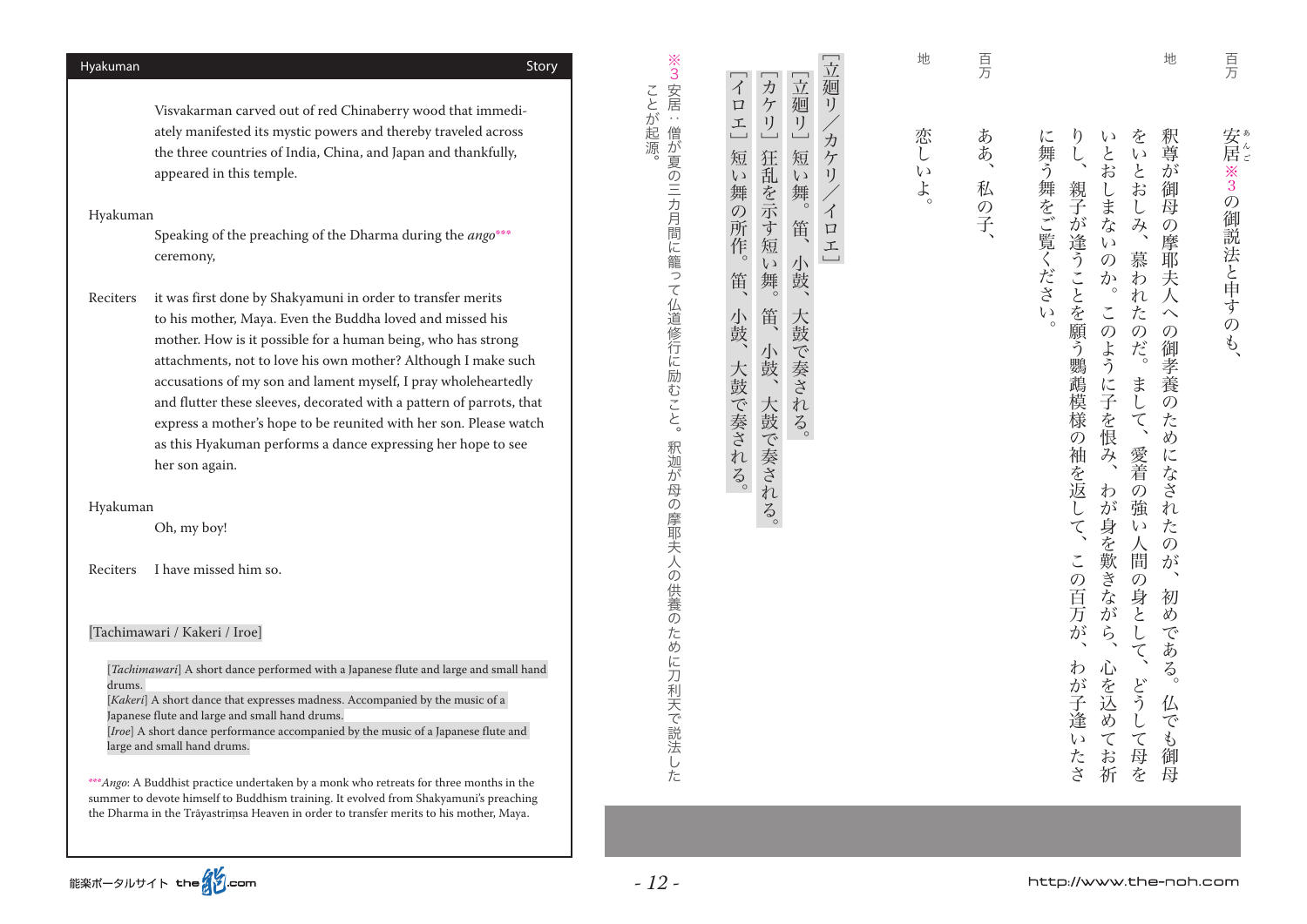| Hyakuman   | Story                                                                                                                                                                                                                                                                                                     |                                         | 頁                                                                                         |                                          | 男<br>道                    | 地                                                                                                                                         | 百万                   | 百万                                                                                                                                              | 百<br>子<br>万                                                                                                     | 六                                           |
|------------|-----------------------------------------------------------------------------------------------------------------------------------------------------------------------------------------------------------------------------------------------------------------------------------------------------------|-----------------------------------------|-------------------------------------------------------------------------------------------|------------------------------------------|---------------------------|-------------------------------------------------------------------------------------------------------------------------------------------|----------------------|-------------------------------------------------------------------------------------------------------------------------------------------------|-----------------------------------------------------------------------------------------------------------------|---------------------------------------------|
|            | 6. Hyakuman Is Reunited with Her Son and They Return to Nara                                                                                                                                                                                                                                              |                                         |                                                                                           |                                          |                           |                                                                                                                                           | 地                    |                                                                                                                                                 | の様子                                                                                                             | 百万                                          |
|            | Looking at Hyakuman, the man (the monk) feels pity and reveals that the boy<br>he has brought with him is her son. The mother and son are joyfully reunited<br>and together return to Nara.                                                                                                               | をしなく                                    | なんとまあ<br>$\mathcal{L}_{\mathcal{A}}$<br>て済んだのに。                                           | こちらの子が                                   | あまり<br>に                  | 狂<br>け<br>仏<br>$\curlywedge$<br>れ<br>ど、<br>なが<br>南<br>無<br>仏<br>阿                                                                         | 南<br>無<br>釈<br>迦牟尼仏、 | 恋<br>$\check{\phantom{a}}$<br>れ<br>ほ<br>$\iota$<br>どたくさ<br>ょ                                                                                    | は対<br>面<br>を見<br>L<br>て喜<br>~可哀<br>び                                                                            | 我が子と対面し                                     |
| Hyakuman   | There are so many people here, why is my son not one of them?<br>Alas, I miss my son. Please, bring my son to me.<br>Hyakuman (Reciters)<br>Namu Shakyamuni Buddha!                                                                                                                                       | て済んだ<br>$\mathcal{O}$<br>$\iota$<br>ああ、 | 気<br>$\mathcal{O}$<br>強<br>很め<br>$\zeta$ )<br>早く<br>$\epsilon y$                          | $\boldsymbol{\lambda}$<br>あなたの<br>尋<br>ね | にも痛々<br>$\cup$<br>いことだなあ。 | らも子<br>弥陀<br>$\mathcal{O}$<br>ご旨願<br>仏と<br>に逢<br>仏道<br>える<br>に与<br>$\eta$<br>$\curvearrowright$<br>か<br>と<br>$\mathcal{O}$<br>遭<br>思<br>真 | と                    | 我が<br>子<br>$\overline{\lambda}$<br>に逢<br>$\mathcal{O}$<br>人<br>わ<br>$\mathcal{O}$<br>せ<br>中<br>$\boldsymbol{\tau}$<br>に<br>$\blacktriangledown$ | 想<br>合<br>$\epsilon$<br>に<br>$\boldsymbol{\checkmark}$<br>な<br>連<br>っ<br>$\overline{n}$<br>た<br>だっ<br>男<br>僧    | $\blacktriangleleft$<br>奈良<br>$\hat{}$<br>帰 |
| Reciters   | Though I went mad, I continue to chant the invocation, namu<br>Amida Buddha, namu Shakyamuni Buddha, namu Amida<br>Buddha, but not from a true understanding of the Buddha-way.<br>Although my prayers come from a separate path, be pleased,<br>Buddha, to answer my prayers and reunite me with my son. | 恨<br>め<br>( J<br>$\zeta$                | 名乗っ<br>早く名乗って<br>て下され<br>ば                                                                | る子だよ<br>よく                               |                           | わ<br>$\mathcal{O}$<br>つ<br>せて<br>気<br>て<br>持<br>$\blacktriangledown$<br>信<br>ち<br>ださい<br>か<br>心<br>ふらでな<br>$\mathfrak{F}$<br>な            |                      | ださ<br>どう<br>$\mathfrak{c}$<br>$\tau$<br>我<br>が<br>子                                                                                             | て奈良<br>$\overline{\phantom{0}}$<br>は<br>$\widehat{\phantom{0}}$<br>帰<br>連<br>っ<br>れ<br>た。<br>$\mathcal{O}$<br>勇 | る                                           |
| Man (Monk) | How pitiful she is.                                                                                                                                                                                                                                                                                       |                                         | 下されば<br>$\rightarrow$<br>$\check{\phantom{a}}$<br>$\mathcal{O}$                           | よく寄っ                                     |                           | $\circ$<br>$\zeta$<br>$\mathcal{O}$<br>に<br>南                                                                                             |                      | は<br>$\zeta$<br>な                                                                                                                               | $\mathcal{O}$                                                                                                   |                                             |
| Hyakuman   | This is the son you are looking for. Come closer and look at him.<br>Oh, my goodness! Had you been brave and announced yourself<br>sooner, I need not to have disgraced myself so. / How dare you.<br>Had you announced yourself sooner, I need not to have disgraced<br>myself so. How dare you,         |                                         | よう<br>$\tilde{\phantom{a}}$<br>に<br>$\mathcal{O}$<br>ように恥さら<br>恥さら<br>しなことを<br>しなこと<br>こな | て見てご覧なさ<br>$\epsilon$ $\sqrt$<br>$\circ$ |                           | 無<br>れ<br>た道か<br>阿<br>弥<br>陀<br>ら<br>仏<br>$\mathcal{O}$<br>祈<br>南<br>$\mathfrak h$<br>無<br>釈<br>で<br>はある<br>迦<br>军尼                       |                      | $\iota$<br>$\mathcal{O}$<br><b>)だろう。</b><br>あ<br>あ<br>我が<br>子<br>が                                                                              | 子が百万の子であると明か<br>寸<br>$\circ$<br>親                                                                               |                                             |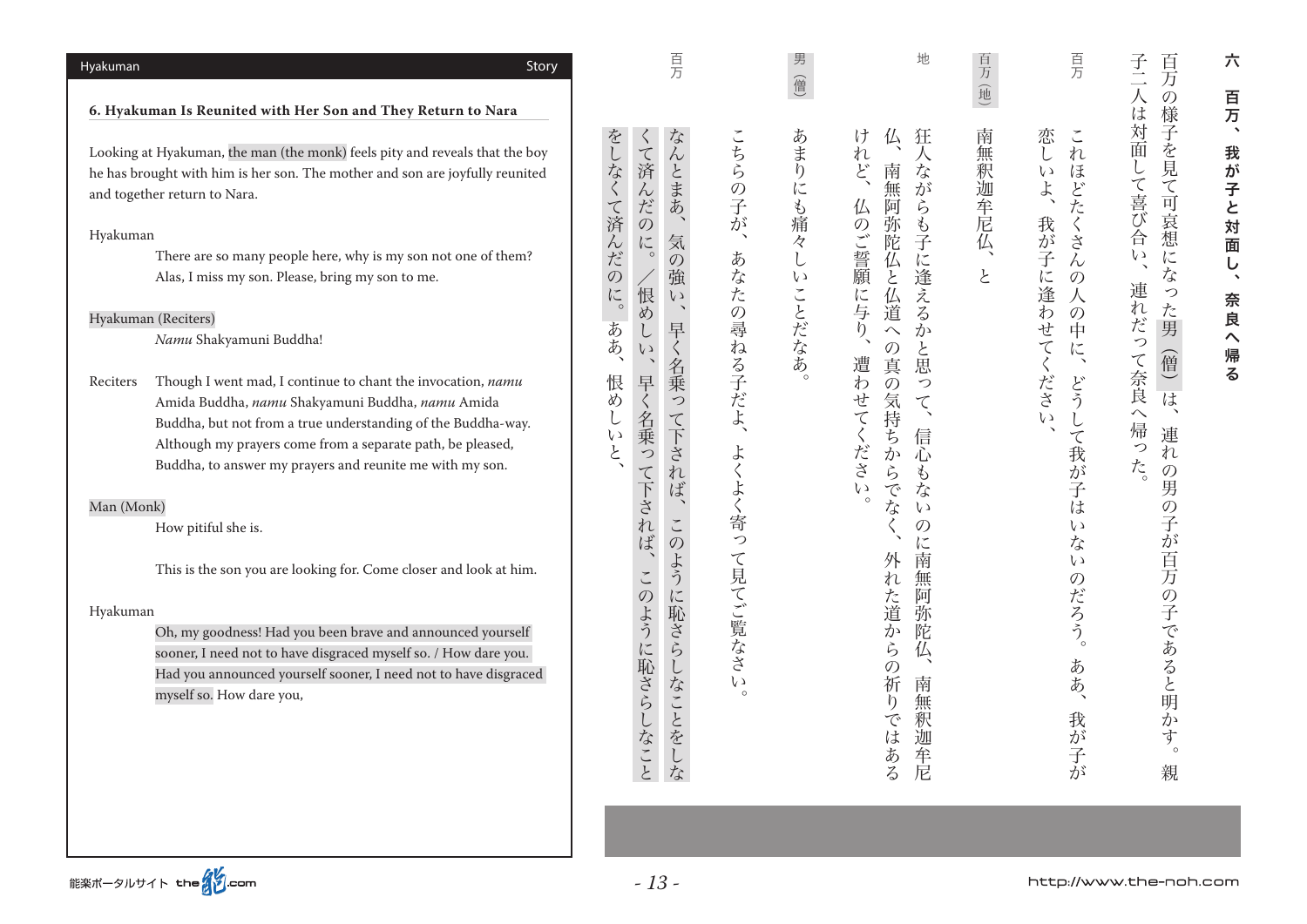Hyakuman (Reciters)

I was thinking...

Reciters — but by chance, to be reunited with my son is as rare as encountering the moment that the flower of the *udumbara* tree opens (which happens only once in three thousand years). Is this real or a dream?

> Thinking deeply, thinking deeply, Shakyamuni Buddha, who is enshrined in this temple, has been like a father to all living beings. Therefore, it must be through the power of the merits of the blessed Buddha's teachings that mother and son can be reunited. My wish fulfilled, how happy I am to return to Nara. How happy  $I$ am to return to Nara. / With my wish fulfilled, I return to the city of Nara. I return to the city of Nara.

地

イター・コン イター・イン こうしょう こうしょう こうしょう こうしょう こうしょう 偶然 は夢か現か しゅうしょう しゅうしょう しゅうしょう しゅうしょう しゅうしゅう しゅうしゅう しゅうしゅう しゅうしゅう しゅうしゅう しゅうしゅう しゅうしゅう しゅうしゅう しゅうしゅうしゅ うつつ  $\tilde{\phantom{a}}$ 。幻か、か 幻か  $\phi$ ' ہ 優曇華  $\overline{O}$ 3開花 (三千年に一 度 に逢えたようなも のだ。  $\overline{\phantom{0}}$ 体  $\sum$  $n$ 

ことだ。 よく へと帰っていった。 のは、嬉しい の父とい 奈良の都、奈良の都へと帰っていった、願いが満たされ/。嬉しいことだよ、のは 有難いん法の人は、の父といえるおうに、の父といえるおうに、の父といえるおうに、の父といえるおうに、の父といえるおうに、の父といえるおうに、 もとは、そのこでは、よりも、そのことは、よくよく考えるに、またよくなくまで、またよくよくなく考えるに、よくよく考えるに、よくよくなくまで、またよくよくなくまで、また、また、また、また、また、また、また  $\overline{\mathbf{r}}$  $\zeta$ 考えるに、 願 えるお方  $\overline{v}$ 奈良の都へ帰る、嬉しいことだよ、奈良の都へ帰るのは、願いが満たされ ことだよ。 が満たされ、 であるから、 よく よく考えるに 奈良の都 顧  $\overline{v}$ 母ととも が満たされ、 ≒へ帰るの に巡  $\check{C}$ こは、嬉 このご本 奈良の都へと帰って ら逢えた 尊  $\ddot{\iota}$  $\overline{v}$  $\mathcal{O}$  $\mathcal{O}$ 低 ことだよ、 釈 迦 有 如 莱 難  $\zeta$  $\overline{v}$ は つた、 奈良の 仏 云の もと 奈良の都 都 力 より 一へ帰る  $\widetilde{\varphi}$ えの 衆生

。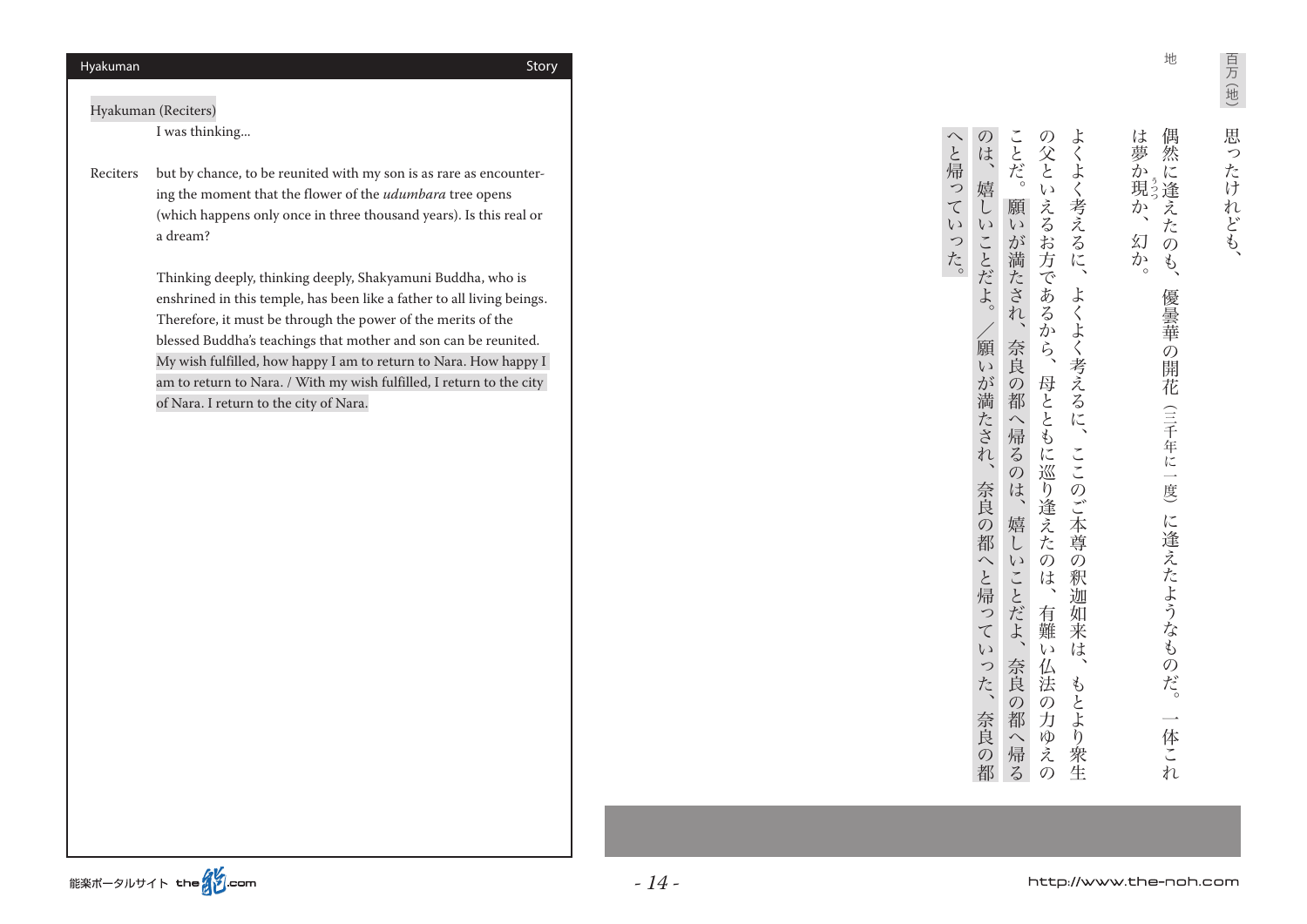# *Hyakuman*

### **Synopsis**

One spring, a man (in some versions, a monk) finds a boy and brings him to a temple in Sagano, Kyoto, where they participate in the Great *Nembutsu* Festival. Then, a madwoman named Hyakuman arrives at the temple. She insists that their way of chanting the *nembutsu* (an invocation of the Buddha) is not right. In order to make an example for them, she starts to lead the recitation. Then, Hyakuman reveals that she has lost her mind because she and her child became separated. Having gone mad, she prays that the Buddha will reunite her with the her child.

The boy, who has been watching the woman for a while, realizes that she is his mother. He asks the man caring for him (the monk) to indirectly inquire of her about her son. The man (the monk) asks Hyakuman where she is from and how she lost her sanity. Hyakuman replies that she is from Nara and that she lost her husband and became separated from her only child. She further mentions that in public, she intentionally acts mad in order to find her son and be reunited with him. She then performs a variety of dances.

Seeing the heartbroken mother, the man (the monk) is deeply moved and brings Hyakuman and the boy together. Hyakuman is overjoyed. Mother and son express their gratitude for the merits of the Buddha's teachings and they return to Nara together.

# **Highlight**

"Hyakuman" is a masterpiece of Madwoman Noh dramas, which describe mothers who have been separated from their children. This popular play is frequently performed. Zeami revised "Saga-monogurui (Mad Person in Saga)," which was originally written by Kannami, to create "Hyakuman." According to legend, the lead character, Hyakuman, (whose name serves as the title of this piece), was a kusemai dancer (a dancing storyteller) who actually existed in history.

The setting of this play, Seiryōji Temple in Sagano, was built at the location where Minamoto no Tōru's mountain villa used to be. Seikaji Temple existed there before Seiryōji Temple. Monk Chōnen, who underwent training in China during the Song dynasty (1127-1279), intended to build the temple in order to enshrine a copy of a statue of Shakyamuni Buddha that, according to legend, was created in India during the lifetime of Shakyamuni Buddha. His disciples built Seiryōji Temple within the precincts of Seikaji Temple to realize their master's wishes. During the Kamakura era (1185-1333), Yūzū Nembutsu flourished in Seirvō-ii Temple and eventually the temple started to host the Great Nembutsu Festival. One legend explains that Saint Engaku, said to be the founder of Great Nembutsu (that is, Yūzū Nembutsu), was reunited with his mother by the dharmic nembutsu Kyōgen, which began as a way of disseminating power of Shakyamuni Buddha. Today, the Saga Dainembutsu invocation, is still practiced a few times a year.

The story of "Hyakuman" developed against such a background, and although the theme of this piece is the dramatic reunion of a mother and a son who have been separated, it also features a number of dances performed by a skilled dancer, Hyakuman. Therefore, it is quite entertaining. After the scene in which Hyakuman appears and recites the *nembutsu* invocation, this piece offers a series of interesting chants and great dance performances, continuing as [kuruma-no-dan], [sasa-no-dan], [iroe], [kuse], and *[tachimawari / kakeri / iroe]*.

Enjoy the chanting and dances performed in the scene in spring Sagano, ornamented by cherry blossoms.

| Schools<br>Category<br>Author<br>Subject<br>Season<br>Scene | All five<br>Unknown                  | The Fourth group Noh, kyōjo-mono<br>Zeami (Based upon "Saga-monogurui," created by Kannami)<br>Spring (March in the lunar calendar)<br>Seiryōji Temple in Sagano, Kyoto                                                                                                                                                                                                                                                                                                                                                                                                                                                                                                                                                                                                                                                                                                                                                                                                                                                                                                                                                                                                                                                                                            |
|-------------------------------------------------------------|--------------------------------------|--------------------------------------------------------------------------------------------------------------------------------------------------------------------------------------------------------------------------------------------------------------------------------------------------------------------------------------------------------------------------------------------------------------------------------------------------------------------------------------------------------------------------------------------------------------------------------------------------------------------------------------------------------------------------------------------------------------------------------------------------------------------------------------------------------------------------------------------------------------------------------------------------------------------------------------------------------------------------------------------------------------------------------------------------------------------------------------------------------------------------------------------------------------------------------------------------------------------------------------------------------------------|
| Characters                                                  | <b>Shite</b><br>Kokata<br>Waki<br>Аi | Hyakuman<br>Hyakuman's son<br>Man (or Monk) (depending on the school or setting)<br>Someone living around the temple (Someone living<br>around Seiryōji Temple in Sagano)                                                                                                                                                                                                                                                                                                                                                                                                                                                                                                                                                                                                                                                                                                                                                                                                                                                                                                                                                                                                                                                                                          |
| Masks                                                       | <b>Shite</b>                         | Shakumi or Fukai                                                                                                                                                                                                                                                                                                                                                                                                                                                                                                                                                                                                                                                                                                                                                                                                                                                                                                                                                                                                                                                                                                                                                                                                                                                   |
| Costumes                                                    | Shite<br>Kokata<br>Waki<br>Аi        | Kazura (wig), kazura-obi (band for a wig), maeori-eboshi<br>(eboshi-style headdress), chōken (an unlined, long-sleeved,<br>elegant garment worn by dancing female characters),<br>kitsuke / surihaku (short-sleeved kimono, worn as the<br>innermost layer of the costume of a female character),<br>koshimaki / nuihaku (a short-sleeved kimono with<br>embroidery and with gold or silver flakes placed on the<br>fabric), koshi-obi (belt), a fan, and a twig of bamboo grass.<br>Kitsuke / nuihaku, nagabakama (hakama-style trousers<br>with long-stretched trains), and a fan.<br>[in the case of a man] Tops and bottoms of suo (a<br>long-sleeved unlined hemp kimono with matching top<br>and bottom worn by male characters), kitsuke/<br>dan-noshime (short-sleeved kimono with very wide<br>stripes, worn as the innermost layer of the costumes of<br>male characters of lesser standing), a small sword, and<br>a fan. [in the case of a monk] Sumi-boshi (a hood for<br>regular Buddhist monks), mizugoromo (a type of<br>knee-length kimono), kitsuke / dan-noshime, koshi-obi, a<br>fan, and Buddhist prayer beads.<br>Naga-kamishimo (a long-sleeved kimono worn with a<br>sleeveless robe and a pair of hakama trousers with trailing<br>hems). |

Number of scenes **One** Length About 1 hour and 20 minutes